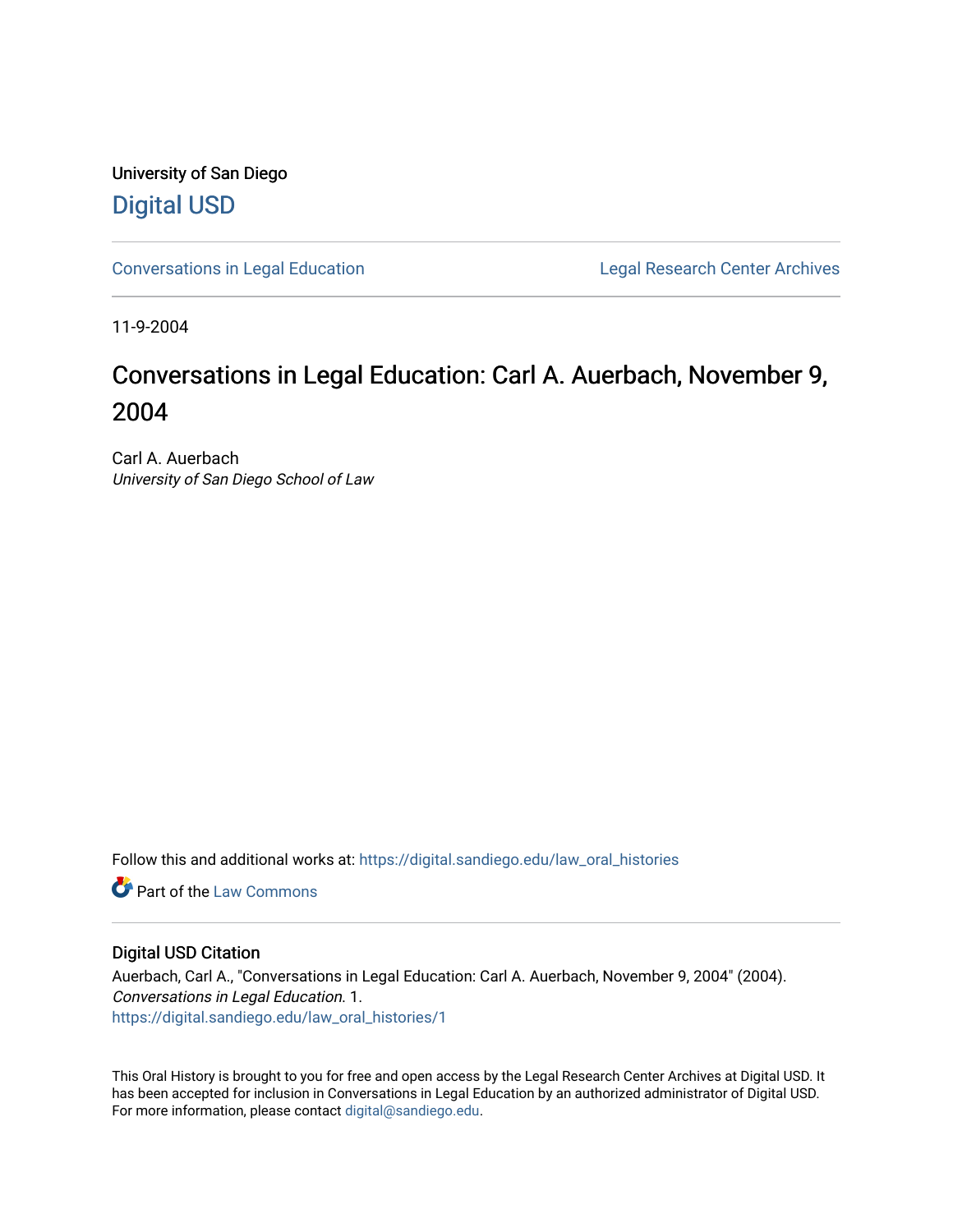*Legal Research Center*

# CONVERSATIONS IN LEGAL EDUCATION:

ORAL HISTORIES OF THE FIRST HALF-CENTURY OF THE UNIVERSITY OF SAN DIEGO SCHOOL OF LAW

University of San Diego

Narrator: Prof. Carl A. Auerbach Interviewer: Prof. Michael Rappaport Recorder: Ruth Levor Date: November 9, 2004 Accession No.:OH-LRC-Auerbach-2004-1

TAPE 1: SIDE A

Ī

### *REDACTED BY THE NARRATOR*



RL: This is an interview of Professor Carl Auerbach for the project: Conversations in Legal Education: Oral Histories of the First Half Century of the University of San Diego School of Law. The interview is being conducted by Professor Michael Rappaport at the University of San Diego School of Law Legal Research Center on November 9, 2004. This is the first tape of this set of interviews. Tapes and transcripts of this interview will be archived at the University of San Diego's Copley Library.

MR: Thank you, hi, Carl.

CA: Good morning.

MR: I thought we'd start off in talking about administrative law by starting out in law school, work for you, so as I understand it you were at Harvard between 1935 and 1938, at least my chart says, and so I guess the first question is: was administrative law taught there in the form of an administrative law class or were there other classes that involved administrative law that really weren't called administrative law. How did administrative law fit into the curriculum?

CA: Well, the interesting thing is that Harvard Law School did not at that time have a course in administrative law available to undergraduates. Frankfurter gave a seminar on administrative law for graduate students and undergraduates were asked to apply for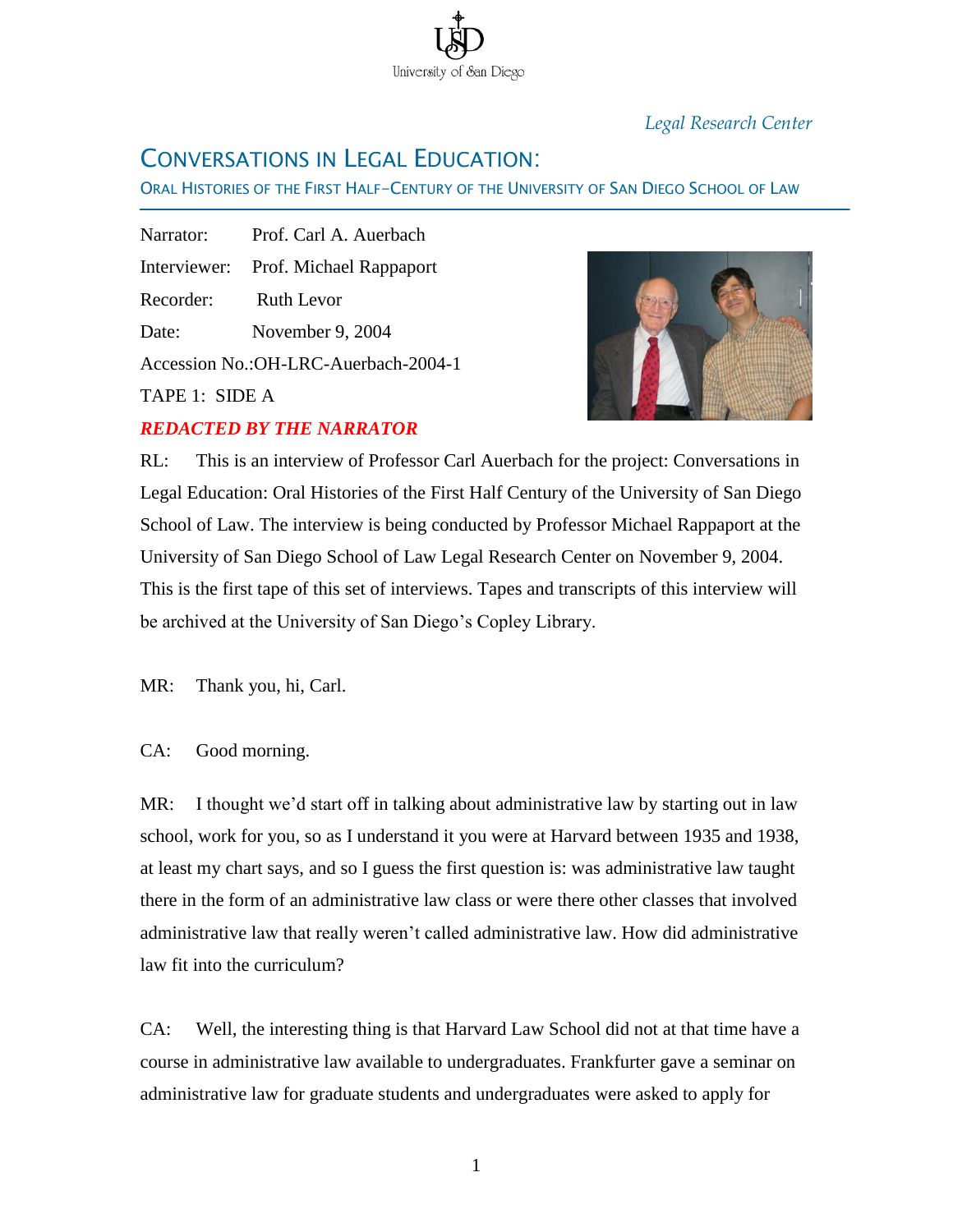permission to enter that seminar, which I did, and Frankfurter permitted me to be a member of that seminar, but I don't know when administrative law started to be taught as a regular undergraduate course.

MR: By undergraduate you mean J.D., for J.D. students.

CA: J.D., right J.D. My guess is that not until the influx into the law school after World War II.

MR: Mm-hmm, and that seminar, would that have been called administrative law? Was that term in ...

CA: Yes, oh yes, it was called administrative law.

MR: Right, and so you took the seminar?

CA: I took the seminar, and we used Frankfurter's casebook on administrative law, which I gave to the library, by the way.

MR: And it was a published casebook?

CA: Yes, oh yes, it was. I think it was Foundation Press.

MR: And do you remember very much from the seminar?

CA: I do remember very much, because when I started teaching administrative law, I went to look at my notes and I had a sum total of six pages [laughter], which made absolutely no sense to me.

MR: Mm-hmm.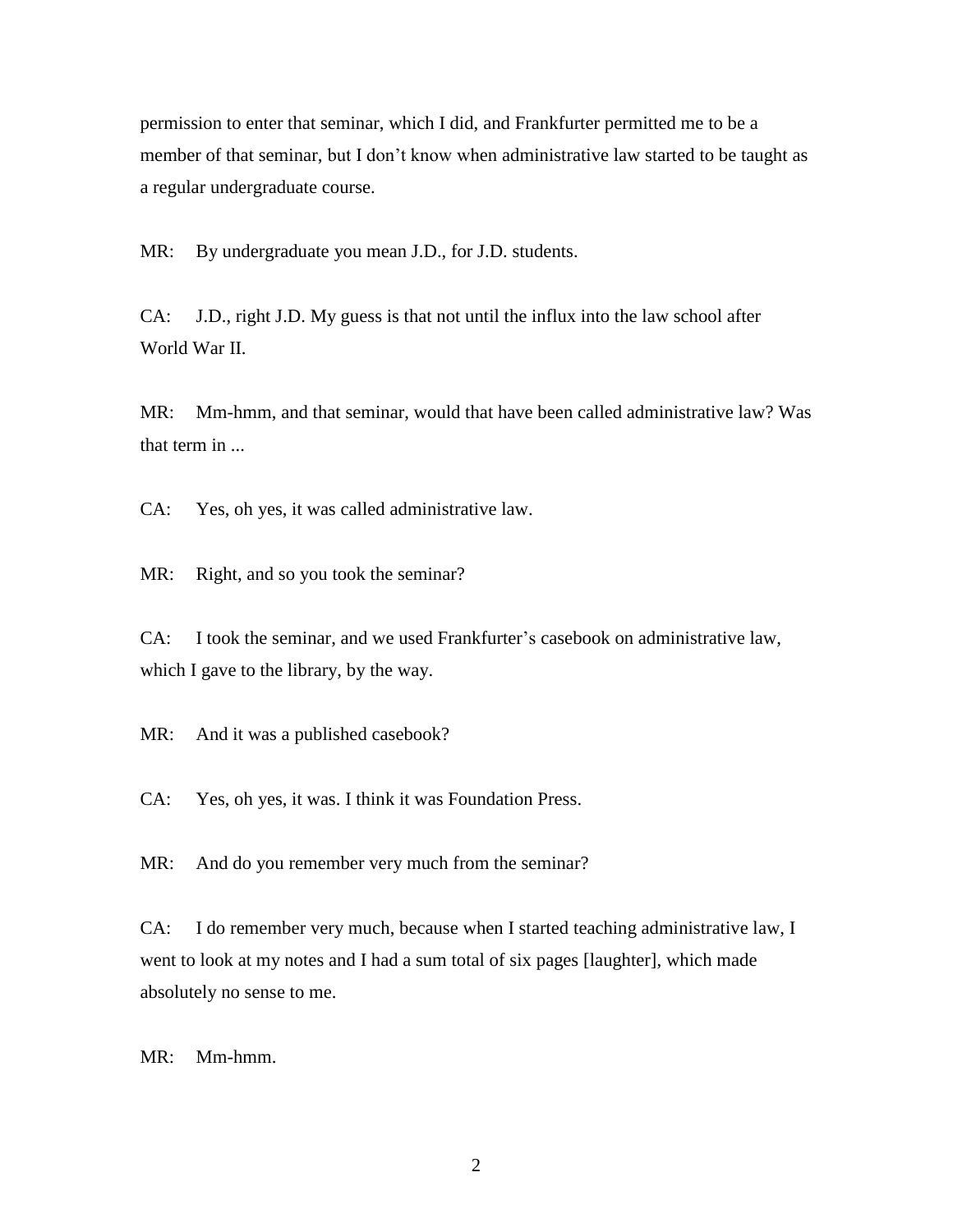CA: Frankfurter was not very organized, and what happened was, in truth, that whoever happened to be visiting him at the time was brought into the seminar, and this visitor took over the seminar for that day. I thought we learned very, very little about administrative law.

MR: Mm-hmm.

CA: But you had to write a paper, and that was some benefit.

MR: Right, and, so that you took the seminar and that you had to get special permission to take it suggests that administrative law was something that you were interested in already?

CA: Oh, yes, oh, yes, oh, yes.

MR: Do you know where that interest came from, or ...

CA: Just my interest in government, essentially.

MR: Mm-hmm, kind of, the New Deal was occurring, that was some of the important issues?

CA: Yes, of course, and Frankfurter got me my first job, so [laughter] taking the seminar paid off.

MR: Mm-hmm, were there others, so just, I'd love to sort of pursue that further, the first job in just a second, so were there other courses as well, I mean, would there be a sort of public utilities law?

CA: Frankfurter gave a public utilities course.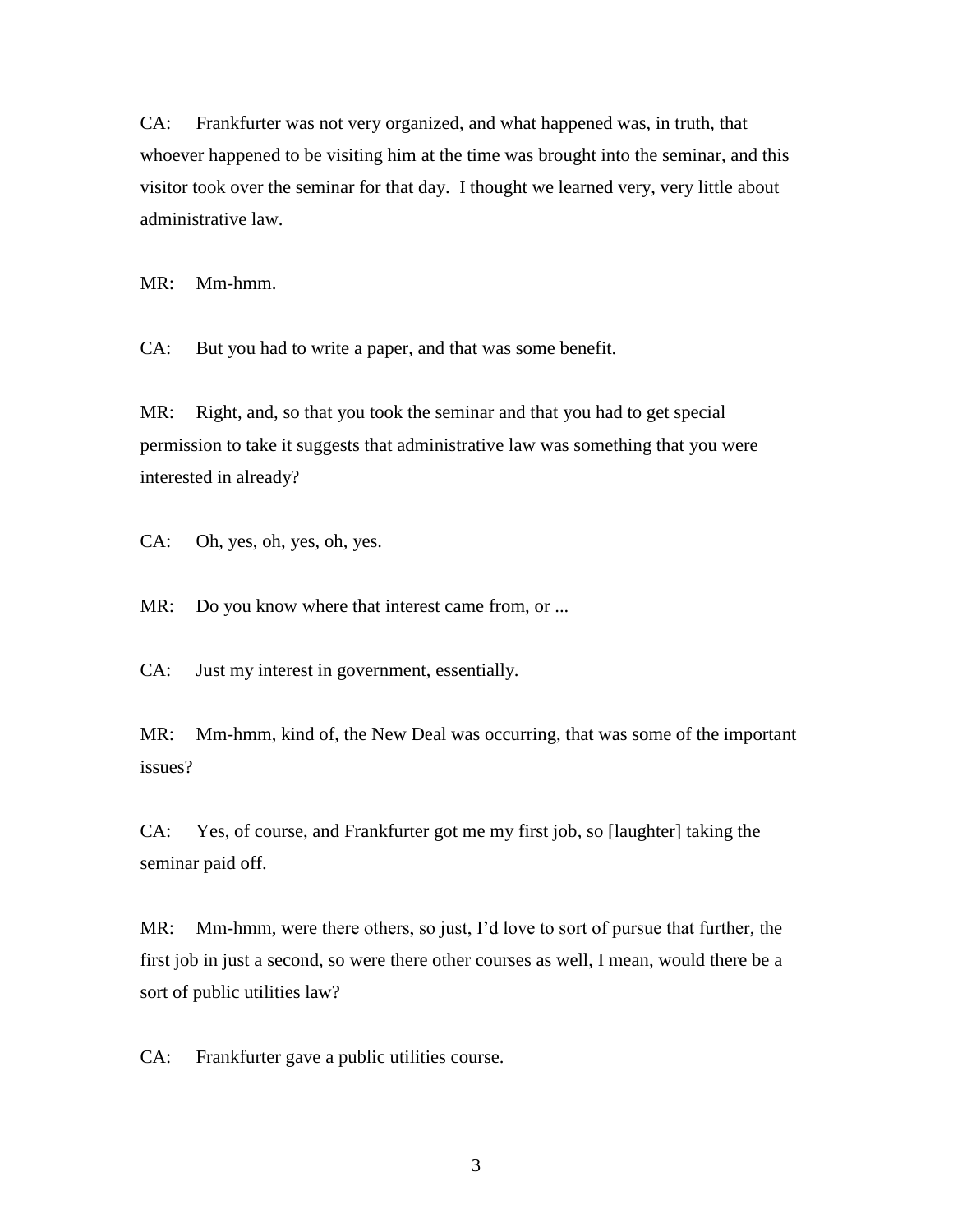MR: Mm-hmm.

CA: Labor law wasn't even given as a separate course then, which was amazing. What happened was I had Calvert Magruder for torts, and the last two weeks of the torts course was devoted to labor law and concentrated mainly on injunctions against unions [laughter].

MR: Mm-hmm, Norris-LaGuardia ...

CA: Yeah, my prime interest in administrative law then was the labor field, and I had no training in that whatsoever.

MR: And the impression one gets from some of the histories is that administrative law is really kind of invented later on as a subject with the treatise writers who write later, so it's not really ...

CA: No, it goes back not only to Frankfurter, but it was the shame of the Harvard Law School that Ernst Freund in Chicago was giving courses in administrative law for many years and wrote two pioneering books about administrative law. So Chicago was way ahead of the Harvard Law School at that time in this area because they had Freund. And I would say that Freund is probably the founder of administrative law as a separate course in law schools.

MR: Did you know Freund?

CA: No, I did not know him. There again, you know, you can never be sure until you chase it down whether there was somebody even before Ernst Freund.

MR: And do you, and this would be a hard thing to remember, but is it your impression that the subject matter was conceptualized more or less the same way we think of it today or, it's kind of interesting to imagine that labor law wasn't given, as far as torts, so that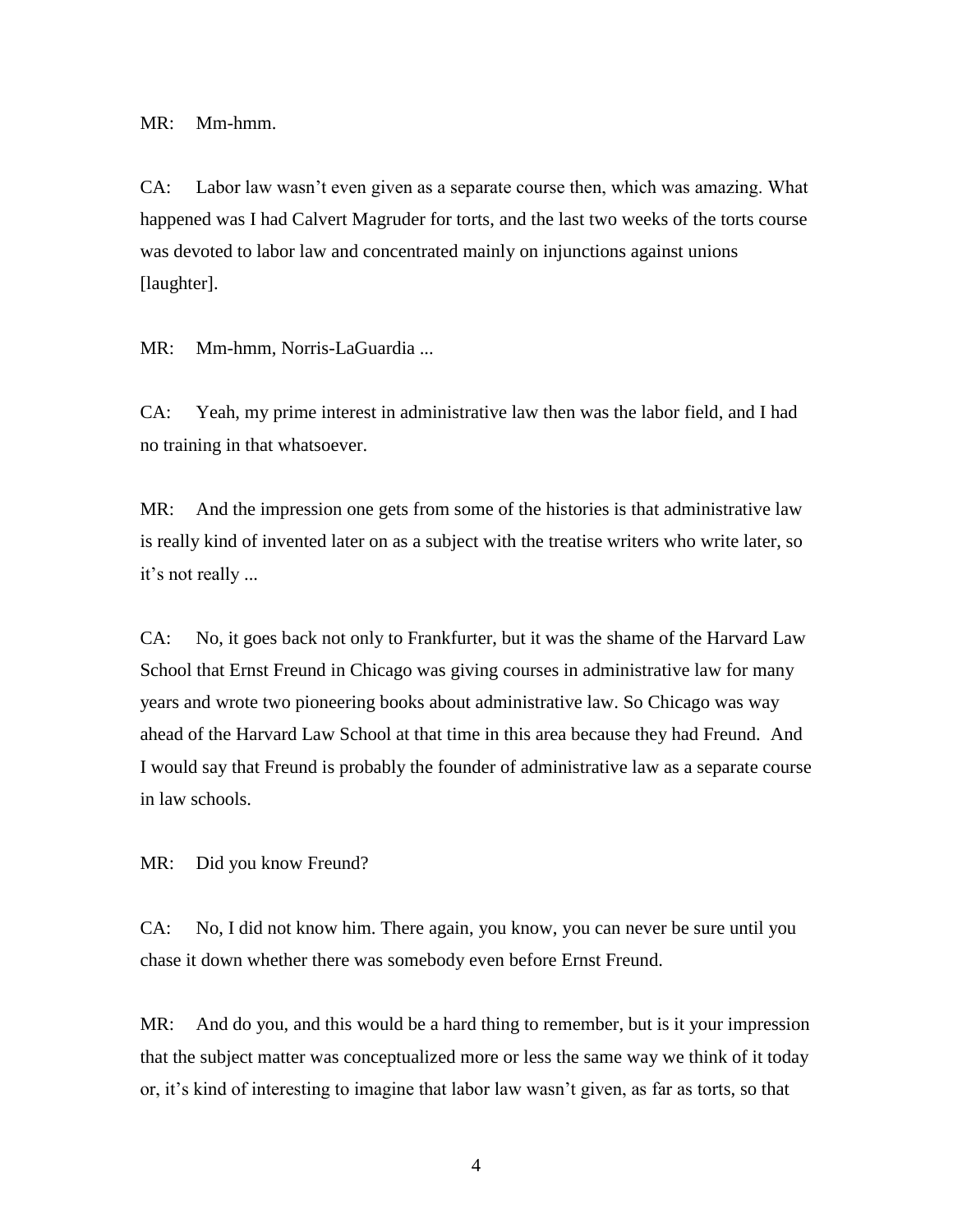would kind of suggest that perhaps that the whole area of administrative law was thought of a little bit differently then. The way we think of it now is sort of the law governing administrative agencies.

CA: Right. We still have this difference--administrative law refers to substantive fields of regulation like public utilities or OSHA or labor law, and administrative law, as ultimately Ken Davis developed it, to refer to the basic laws governing the way all agencies of government must conduct themselves. This difference still exists in law schools today. I do not know why public utilities, but not labor law, was given as a separate course in the Harvard Law School I attended.

MR: I don't want to get ahead of ourselves but you mentioned Davis, so Davis is sometimes thought of as the person who turned administrative law into a field; now that's somewhat of an overstatement, but you then think that his contribution was for the generalized concept or ...

CA: If you look at Frankfurter's casebook, you'll find there all of the stuff that Davis dealt with. By the way, it was a traditional casebook, which has always been a roadblock to good [laughter from MR and CA] legal research and writing. Davis wrote it out, you see. That was the thing. Take even the Hart and Wechsler casebook on federal courts. I pleaded with them for many years to put out a treatise based on their magnificent casebook; they never would.

MR: And why wouldn't they?

CA: I don't know, because the casebook is the bane of legal scholarship [laughter].

MR: I'm wondering whether it's, well, you would think that their message could be more clearly given.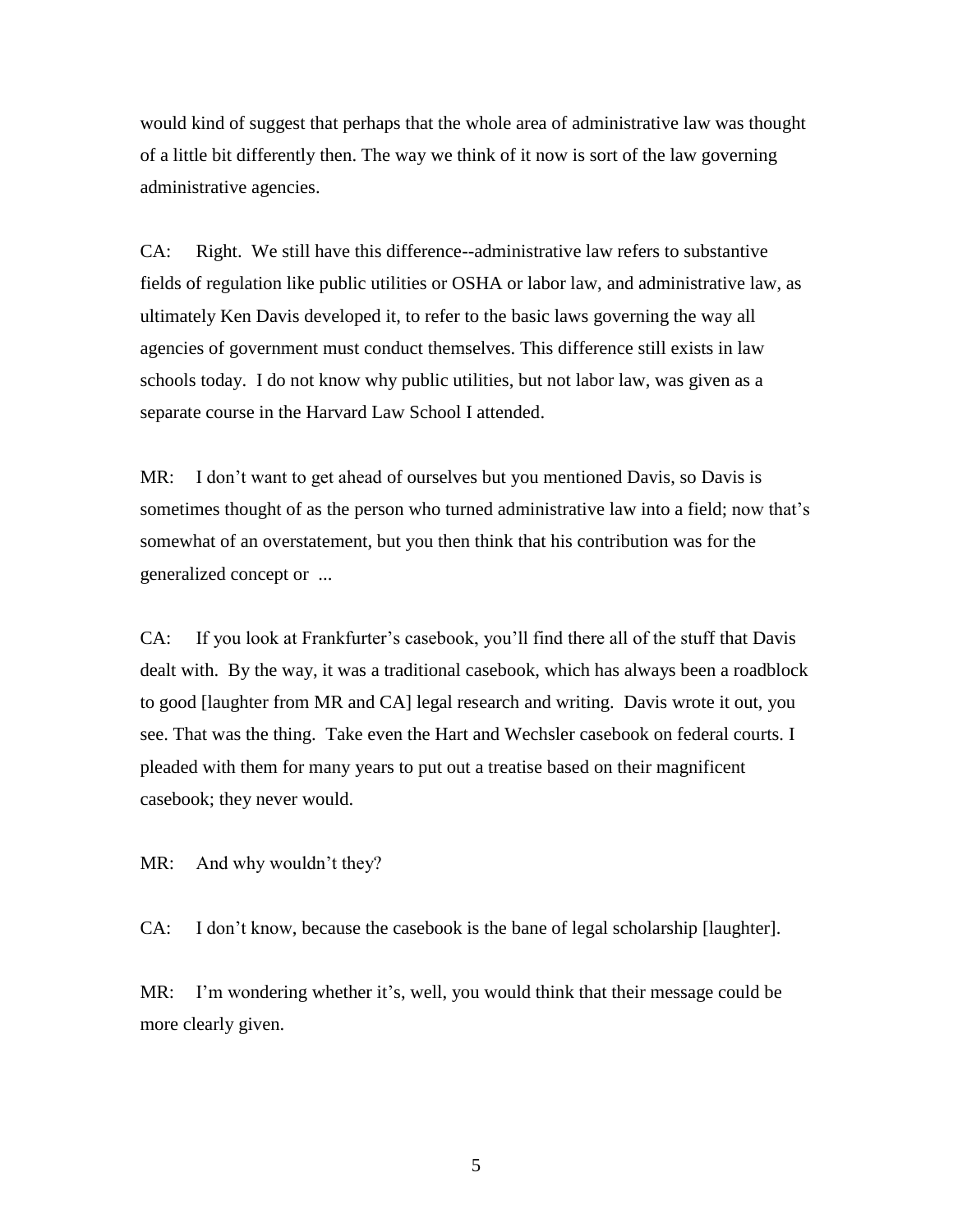CA: Right. I mean, it was interesting that delegation, separation of powers, as I recall, is very much emphasized in Frankfurter's original casebook, very much so.

MR: The other person from Harvard of that period of sorts is Dean Landis, who is an important person in administrative law. Was he there at the time when you were taking class?

CA: Yes, yes, actually he signed my diploma, he was dean for a short period.

MR: Was he teaching anything that related to that area?

CA: He was teaching mainly legislation at that time, as I recall.

MR: So it was kind of separate from administrative matters.

CA: It was separate. He wasn't doing administrative law.

MR: And, did you get the impression at the time, some people would draw a distinction between Frankfurter's approach and Landis's approach to the New Deal, and maybe that develops later on, did you get the impression at the time that they sort of differed very much on their views?

CA: No, it would never have come up, you know, in the classroom context.

MR: Okay, so why don't we then move from law school, and it seems that you, I have something that says you began in private practice in 1938, but then you start in the Department of Labor Wage and Hour Division in 1938 also, so did you have a job in private practice first?

CA: Oh yes, this was the job that Frankfurter got for me.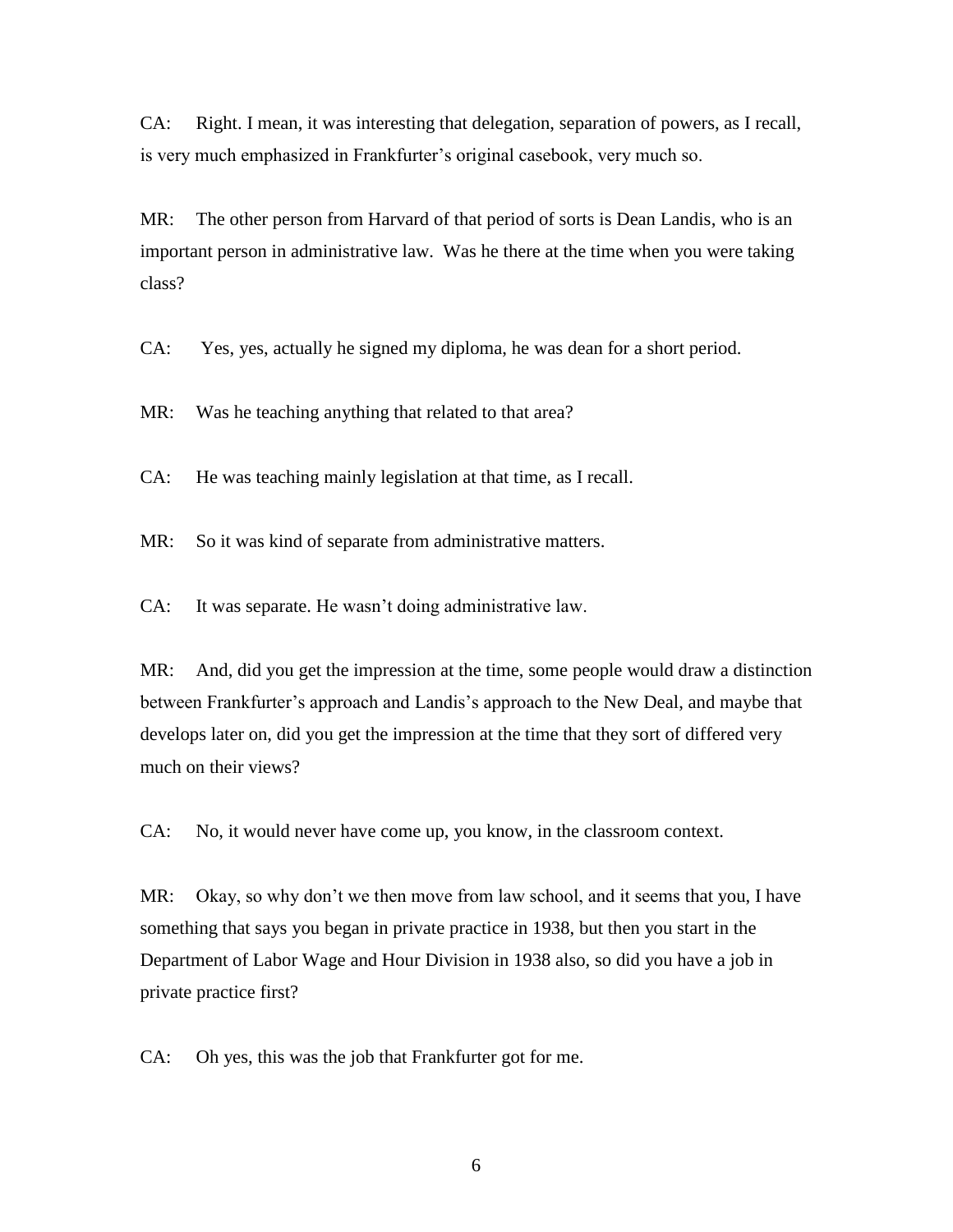MR: Okay.

CA: It was difficult to get jobs in 1938, very very difficult.

MR: Because of the general economic conditions?

CA: Yes.

MR: And that was true for lawyers as well?

CA: And the fact that Jews were not welcome in a lot of the big law firms.

MR: Mm-hmm.

CA: That was a very salient factor at the time. Frankfurter had a friend; I think it must have been from law school days, who was the Judge Advocate General in World War I, who also is responsible for the Uniform Code of Military Justice, an amazing person.

MR: What was his name?

CA: [General Samuel T. Ansell] Umm ...I've got it down here, you can see what my memory is like, [pause] ...

MR: Or if you want, we can add it in later on.

CA: He was the man who went down to investigate corruption in Louisiana, when Huey Long was kingpin in Louisiana.

MR: Oh, really!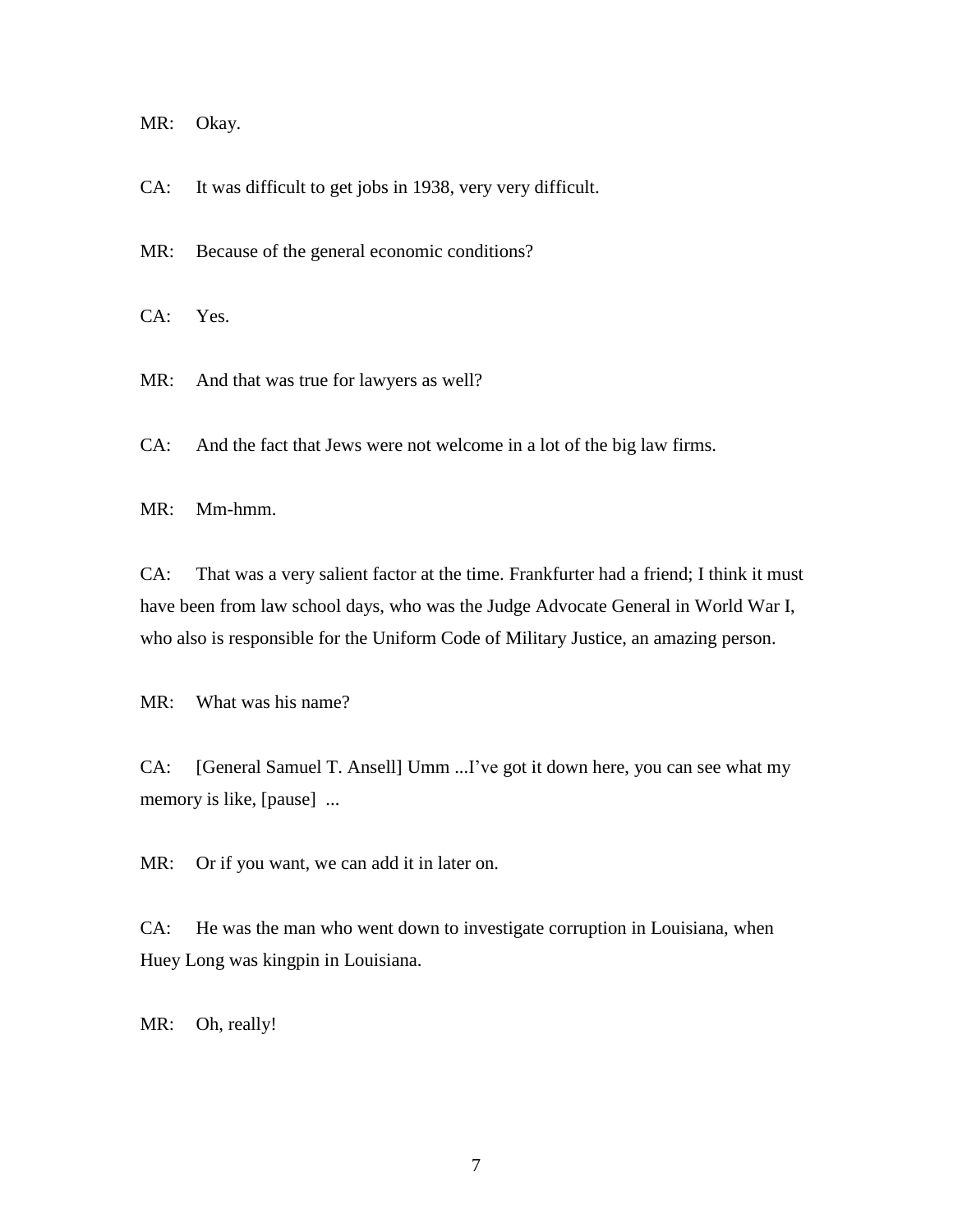CA: I'm saying this in the hope that it will cause me to remember his name [laughter]. Oh, gosh.

MR: Well we can ...don't worry about the name. I can't remember anyone's name, so we'll fill it in later.

CA: Then what happened was that Magruder, who had been my teacher, became general counsel of the Labor Department's Wage and Hour Division, created to implement the Fair Labor Standards Act of 1938. Magruder called me up one day, and said in effect, you can't be working for a private firm when I need you and persuaded me [laughter], despite the very nice treatment I had at the firm [laughter], to leave and join him in the Wage and Hour Division. That's how I got into government.

MR: So, it was a private firm where you were working; was it then in Washington, D.C. or was it ...?

CA: Washington, yes.

MR: Washington D.C., and so you stayed for a brief period of time there and then went to the Wage and Hours Division of the Department of Labor.

CA: Right.

MR: You say that it was the newly enacted law that involved wages and hours?

CA: Yeah, it was enacted in 1938, the year of my graduation.

MR: But wages and hours had been regulated ...

CA: No, not thoroughly. No, no, not before then ...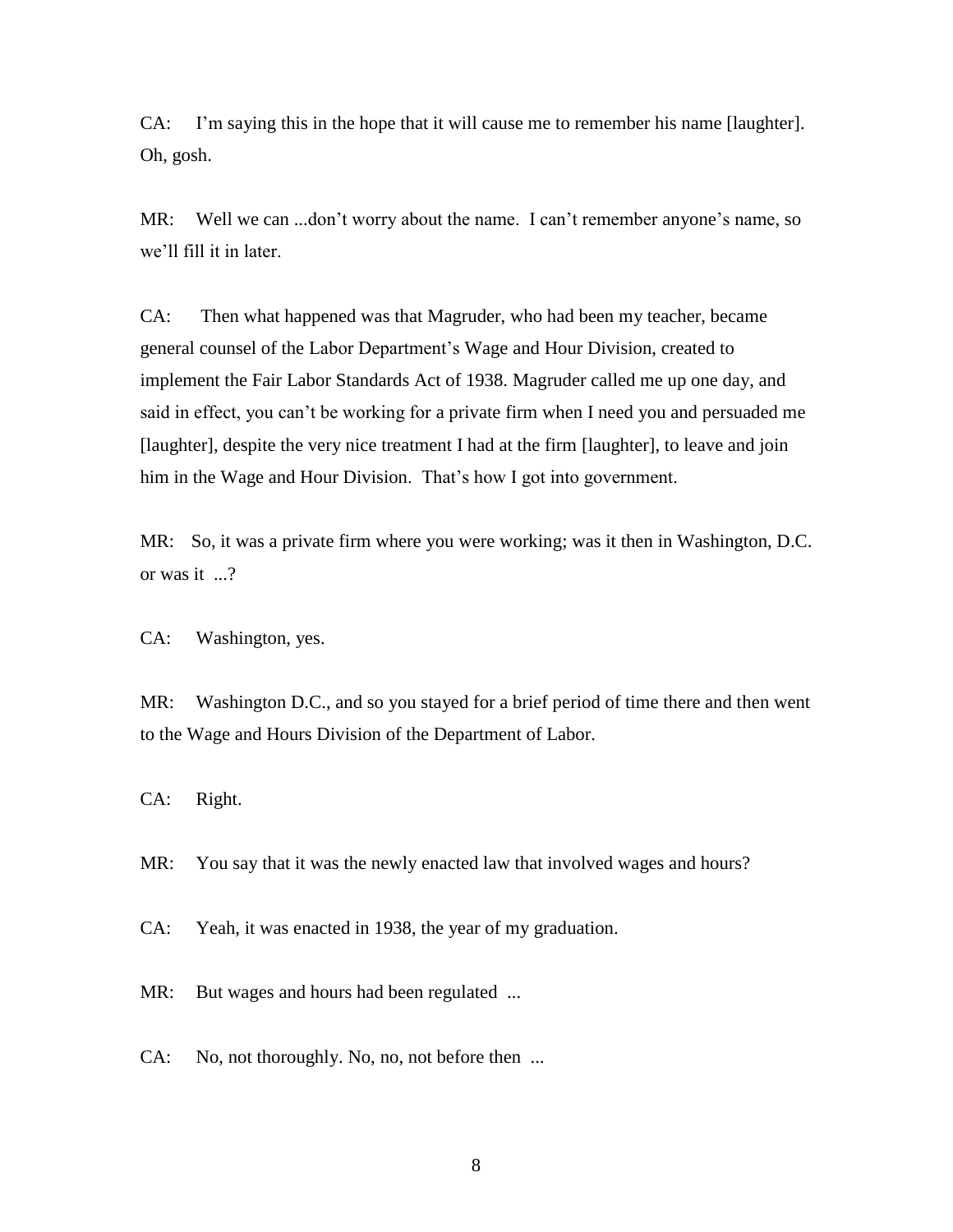MR: Well, I guess the National Industrial Recovery Act, which briefly would have dealt with it, and labor matters might have dealt with it a little, but there nothing general ...

CA: Oh yes, but not even then was there fixing of minimum wages, the mandatory minimum wages, or requirements for overtime pay. The Fair Labor Standards Act was the last of the New Deal measures.

MR: The Wage and Hours Law?

CA: Yes.

MR: And what was the purpose of it? Was it seen as a, you don't think of inflation as happening during the Depression, was it dealing with inflation? I mean ...

CA: No, no, the maximum hours provisions were seen as spreading the work, not that workers would get more money for working more than forty hours a week, but that employers would be encouraged to spread the work and hire new people. That was the theory.

MR: So it was a way of dealing with unemployment ...

CA: Right, because you still had serious unemployment in 1938. In fact, we never solved the unemployment problem until the War started. And mandatory minimum wages were justified on the New Deal's purchasing power theory; that if you increased the minimum wage, there would be more purchasing power, and that would help the economy as a whole by increasing demand for goods. All this was apart from the social justice concepts, which also were important.

MR: And so you went, and what was your job with the Wage and Hours Division?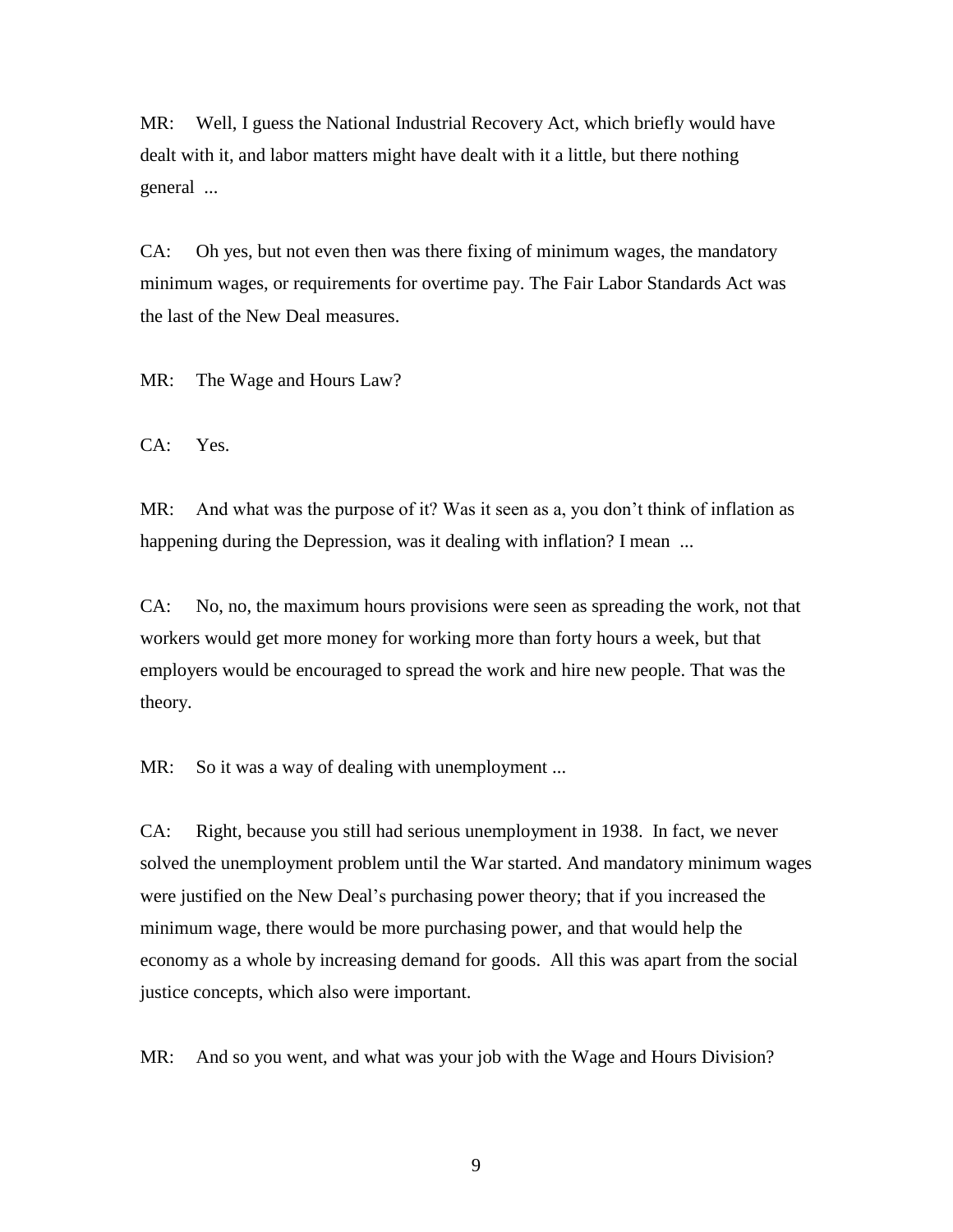CA: I was in the Opinion Division, which interpreted what the law meant. Two of the opinions I helped write gave rise to cases that are in all the administrative law case books today. The Interpretive Bulletins were written in the Opinion Division. They were an invention by Magruder, a real legal invention.

#### MR: Mm-hmm.

CA: We had a statute which imposed mandatory requirements on all the employers in the United States [laughter] with no conception as to exactly how the statute was going to work and what it meant. There were only seven lawyers working for Magruder at the time. When I showed up for work, there were hundreds of thousands of letters [laughter], which we couldn't possibly answer if we lived forever, so Magruder got the brilliant idea that we should devote ourselves to putting out Interpretive Bulletins on what the statute meant. My first job was to do a legislative history on the statute, which I did for the whole staff and particularly to keep the lawyers writing Interpretive Bulletins. We then sent the Bulletins out to all the people who had written us and said they could write us again if they had questions after reading the Bulletins. This made our task manageable. Yet when I left the Labor Department two years later, I still had a backlog of two thousand letters on my desk.

MR: So these were the Interpretive Bulletins that the SKIDMORE case would refer to?

CA: Right, the other case was ADDISON against Holly Hill Products Company. There still is controversy as to whether courts should defer to the Agency interpretations embodied in Interpretive Bulletins. What's the name of the case raising the issue? I've forgotten it.

MR: Meade ...

CA: Yeah, the earlier one.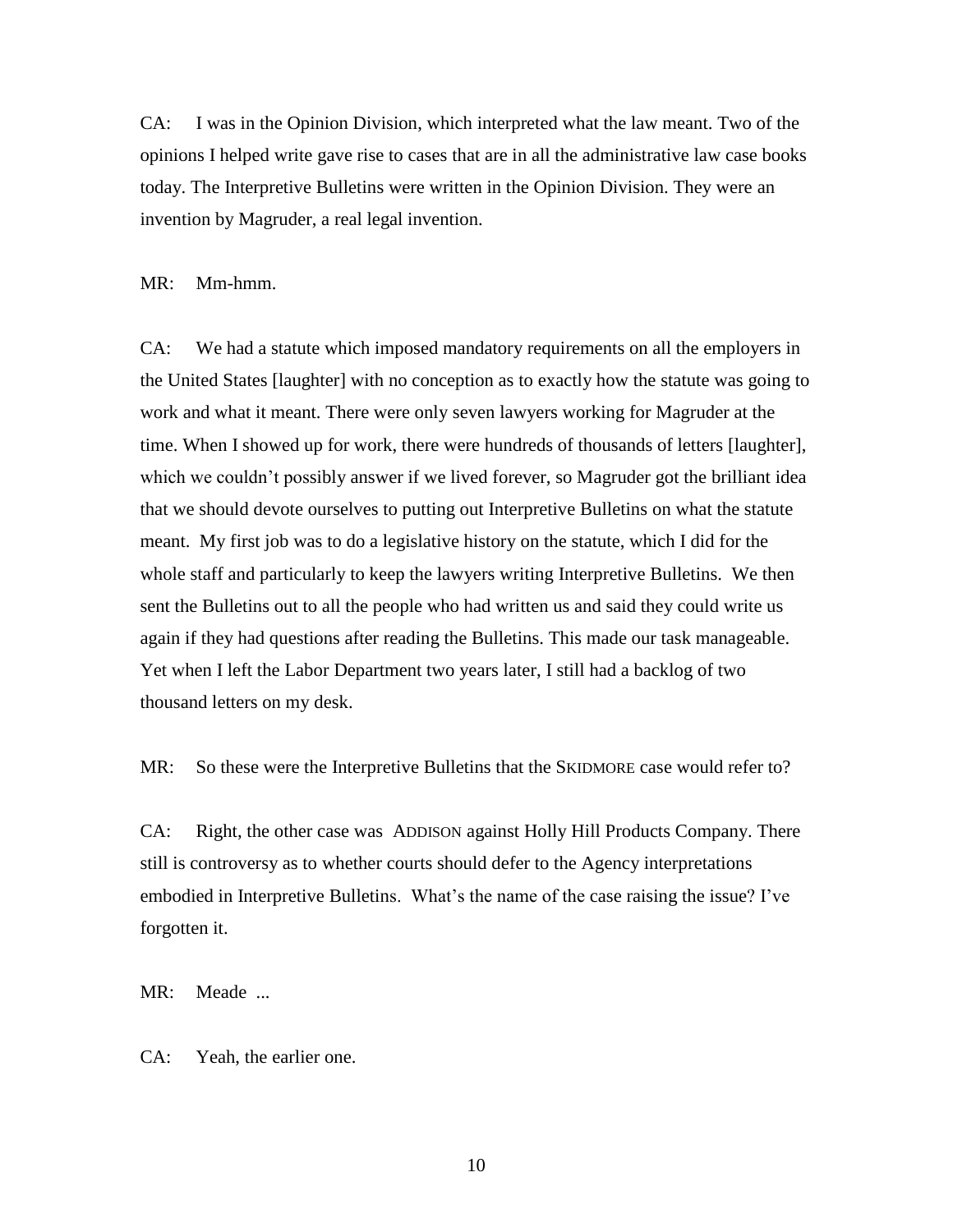MR: Umm, Christianson?

CA: No the basic one.

MR: Chevron?

CA: Chevron. Of course, Chevron.

MR: Right, no, no, it's still, my students know SKIDMORE very well.

CA: Right. Well, I helped write the Bulletin in SKIDMORE and the regulation in ADDISON against Holly Hill Products.

MR: Oh, really!

CA: Yeah, and when we lost in ADDISON against Holly Hill Products, Magruder was then a judge and told me he still disagreed emphatically with Frankfurter's decision in that case.

MR: I think you won in SKIDMORE, didn't you?

CA: We won in SKIDMORE.

MR: Right, right.

CA: Conventional wisdom was just the opposite. We should have won in ADDISON and gotten an independent judicial opinion in SKIDMORE.

MR: How come?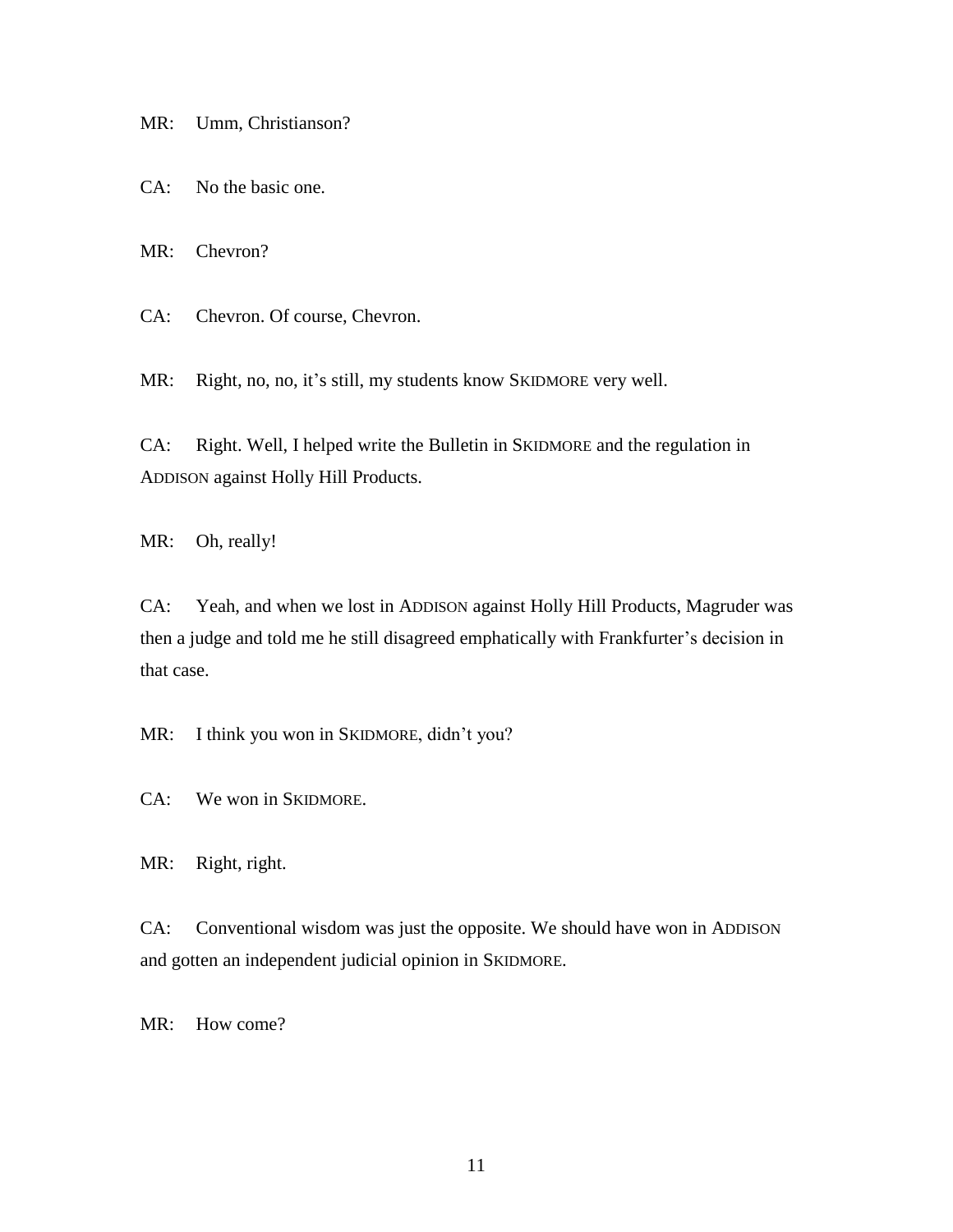CA: Courts are supposed to defer in reviewing agency rules and express independent opinions about what the law means.

MR: Right.

CA: This is a good lesson for students: conventional wisdom doesn't always work.

MR: And when you worked on the Bulletin and then the case got litigated, I think it would be hard to have imagined that you would know that you were working on something that would continue to be in the casebooks a half-century later.

CA: Yes.

MR: I guess, one question is, did you theorize what the Bulletins were in the way that administrative law came to be then ...?

CA: If you look at them, you will see we stated at the beginning that they were promulgated primarily to aid workers and employers in complying with the statute, and that they represented the current best opinion as to what the agency enforcement policy would be.

MR: And the language in the case about an agency being entitled to only so much deference as they are able to persuade the Court that they are entitled to, is that something that came from judicial opinion, or do you remember if that was supplied by a brief?

CA: No, I do not recall that was in our brief.

MR: And do you remember your reaction upon seeing that?

CA: There is another thing to consider in this connection, which is interesting in terms of the way government worked. There was an Enforcement Branch as well as an Opinion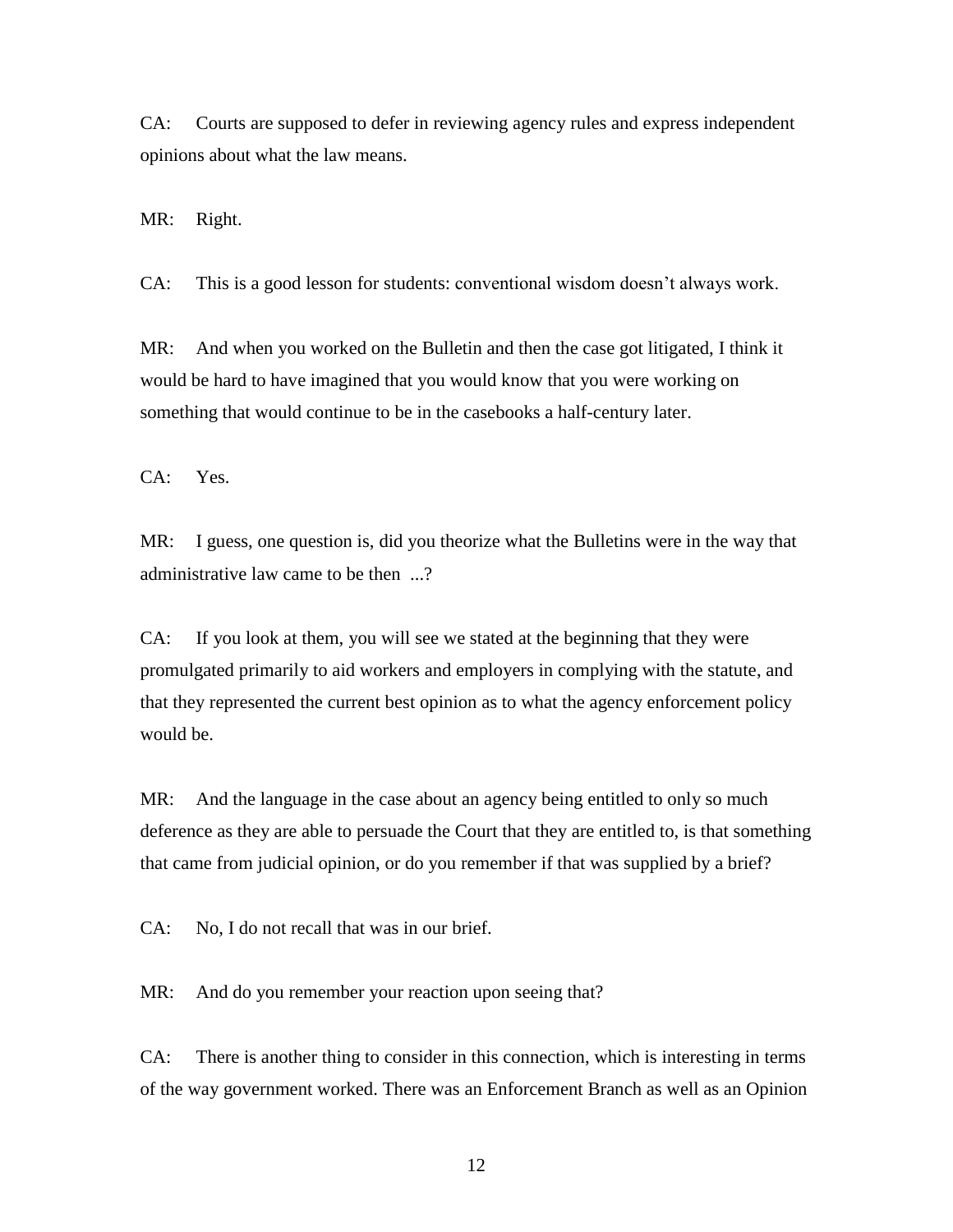Branch in the General Counsel's office. The Enforcement Branch was authorized to bring civil suits to enforce the statute. The Labor Department could not bring criminal suits. We had to ask the Department of Justice to bring criminal actions, and it did only in the worst kinds of violations of minimum wages primarily. We were constantly, in the Opinions Branch, monitored by the Enforcement Branch, because it didn't want us to go too far out on a limb, because it was concerned with its batting average and wanted to win more cases than it lost. The Opinion Branch wanted to push the statute as far as it could be pushed, and this was done consciously on the ground that the statute was intended to benefit workers who were not in a good bargaining position. Workers who were in a good bargaining position didn't need the Wage and Hour Law; they could take care of themselves through collective bargaining. Therefore, we insisted, doubts ought to be resolved in their favor, so that the employers would have to take the initiative of going to court rather than the workers. This was the way we justified pushing the statute as far as we could, but the people who headed up the Enforcement Branch would go to Magruder and complain bitterly that we were trying to put them in a position where they would lose cases, you see, and that would be bad for compliance, which was true. And this was a tension that was there all the time. I'm sure it exists today in similar situations.

MR: And I guess that kind of assumes then that the Bulletins would not have been given significant deference ...

CA: No.

MR: ...or else the Enforcement people might want, might not have regarded it as a problem.

CA: No, I think Justice Jackson just did some creative work in SKIDMORE. I'm not sure that we had developed ahead of time this theory that agency interpretations should be entitled to great weight in the courts. That's a statement of what happened [laughter].

MR: Right. So you were then at the Department of Labor from '38 to 1940.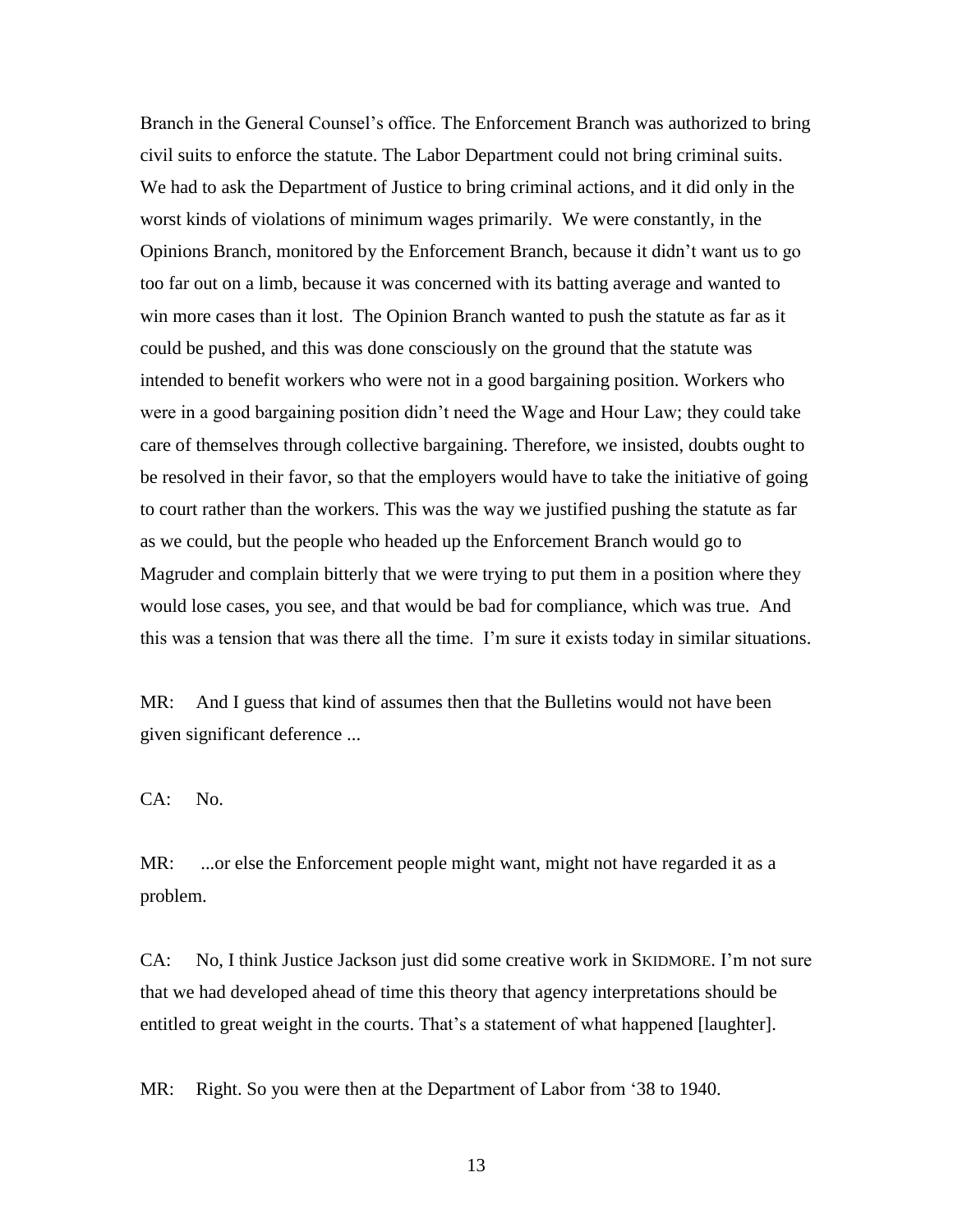CA: '40 …

MR: And then from 1940 to 1943, you're in the Office of Price Administration?

CA: Well, the War was looming on the horizon. The War broke out, and I was very eager for the United States to get into the War. President Roosevelt created an Advisory Commission to the Council of National Defense. This was provided for in a statute going back to Woodrow Wilson's times, so Roosevelt resurrected the statute and ordered the National Defense Commission to mobilize the manpower and material of the nation for war. The draft was instituted and an effort begun to build armaments. You know, we had no armaments whatsoever at that time, no Air Force to speak of, ...

MR: But this was all supported by legislation, it wasn't just ...

CA: No.

M R: It was just done through the ...

CA: At that time, the mobilization effort was launched by Executive Order promulgated under authority of the Wilson-era statute.

MR: ...right, I guess there was a great deal, as with lend lease, there would be a great deal of controversy about visibility that ...

CA: You bet. I went to work for the National Defense Commission and then the part of the National Defense Commission that became the Office of Price Administration and Civilian Supply. The War Production Board was the other principal agency in the National Defense Commission. In time, Civilian Supply was transferred to the jurisdiction of the WPB, and the OPA was left with Price Control and Rationing.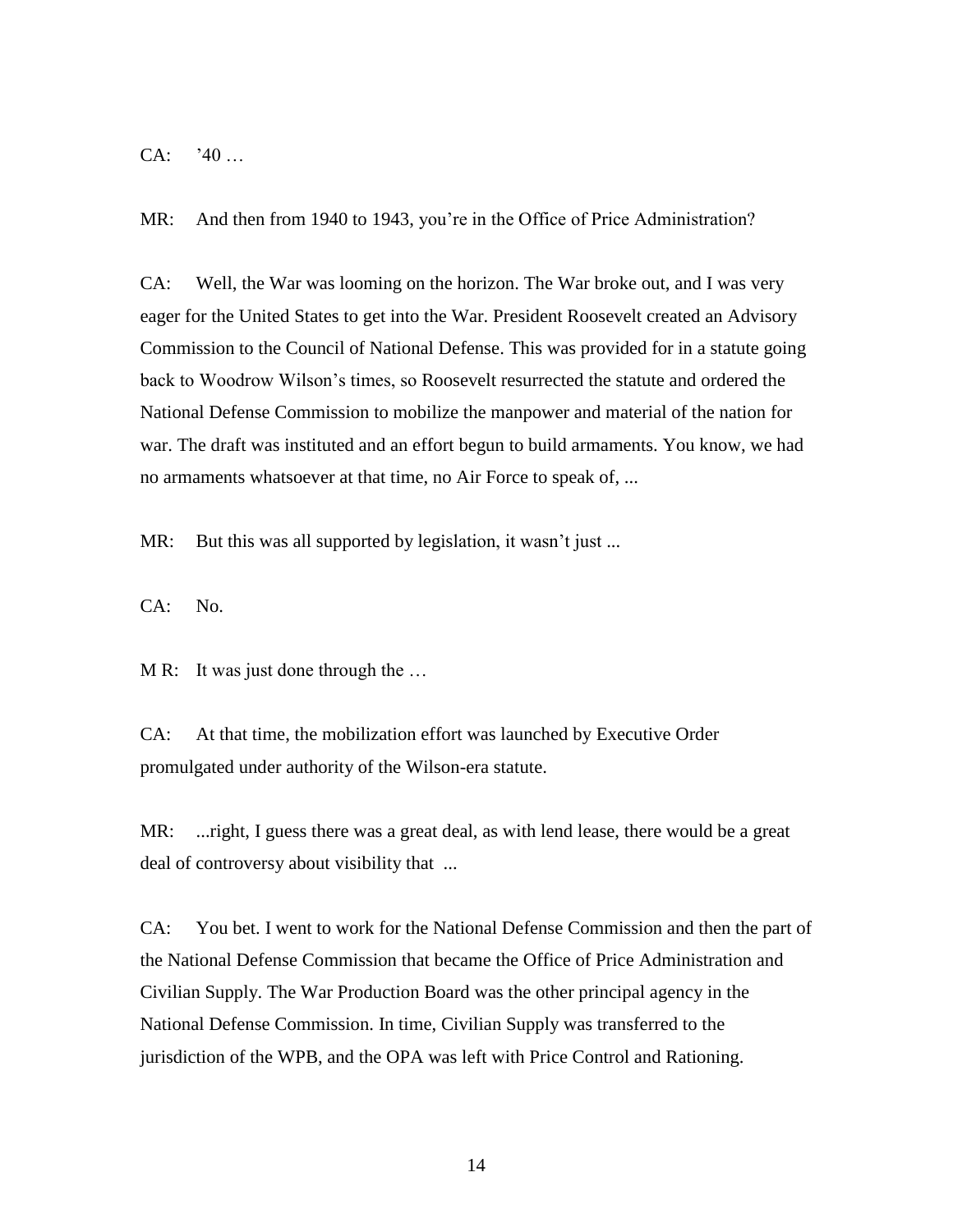MR: So was the lack of, let me just explore a little bit the lack of legislative authority, so that must have been for lawyers working for the agencies a bit of a challenge and ...

RL: Finish the question.

CA: We began to write a statute almost immediately.

RL: Okay, let's take a break.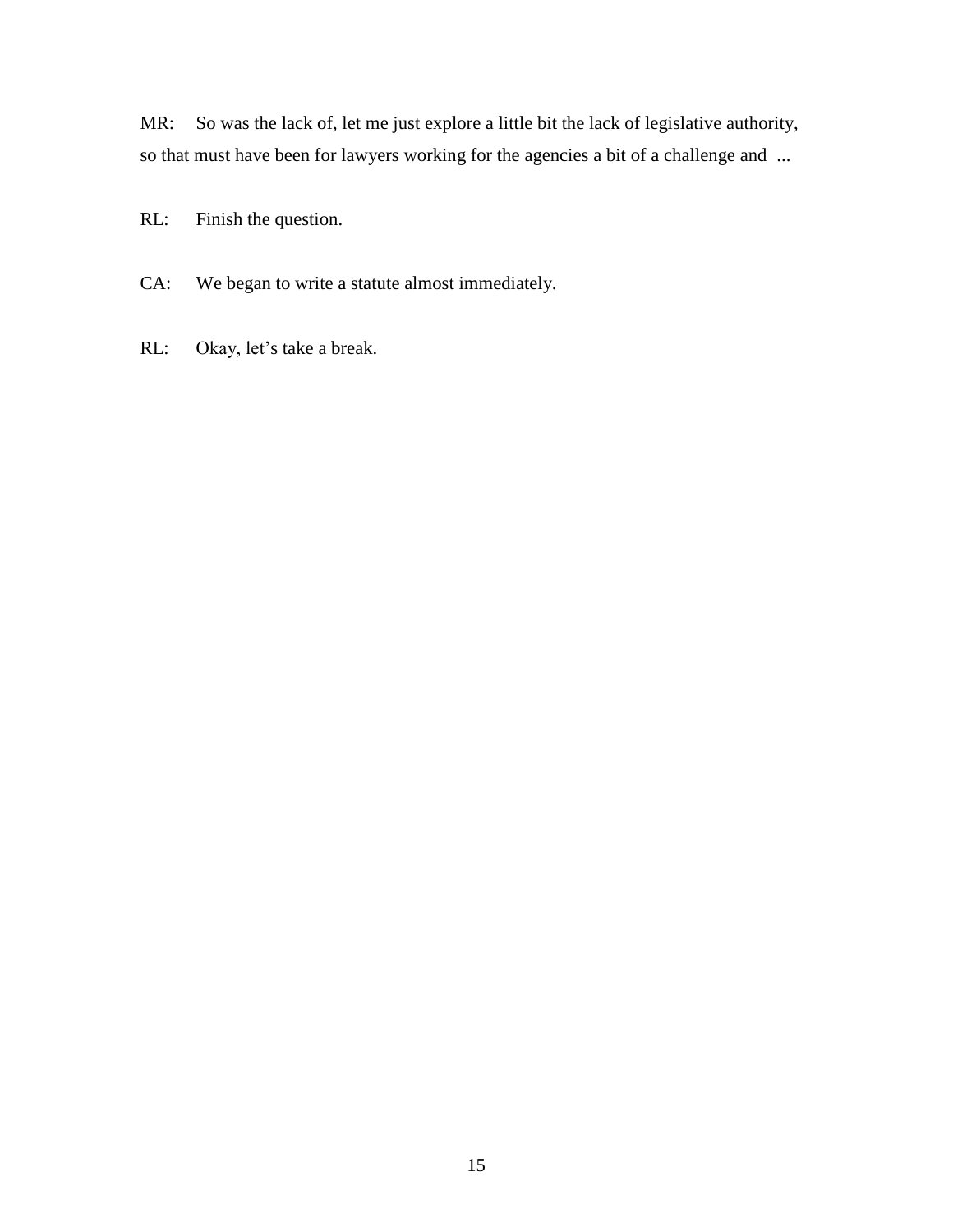

## *Legal Research Center*

# CONVERSATIONS IN LEGAL EDUCATION:

ORAL HISTORIES OF THE FIRST HALF-CENTURY OF THE UNIVERSITY OF SAN DIEGO SCHOOL OF LAW

Narrator: Prof. Carl A. Auerbach

Interviewer: Prof. Michael Rappaport

Recorder: Ruth Levor

Date: November 9, 2004

Accession No.:OH-LRC-Auerbach-2004-1

TAPE 1: SIDE B

Ī

### *REDACTED BY THE NARRATOR*

MR: One of the things you worked on right away was to start drafting a statute.

CA: Right, Harold Leventhal was put in charge of that job.

MR: And what was his job at the National Defense Commission?

CA: Well, our boss was David Ginsburg, and Harold was his Associate, Associate General Counsel.

MR: So Ginsburg was the General Counsel then.

CA: Ginsburg was the Boss, yes.

MR: And so you started working on a statute with Leventhal, and then I guess that got passed fairly soon.

CA: Well, not fairly soon. The Emergency Price Control Act may not have passed until 1942, but that I have to check.

MR: So, in 1941, if you're regulating prices, or you're exercising binding authority, people have standing to challenge these actions. How did they hold up in court?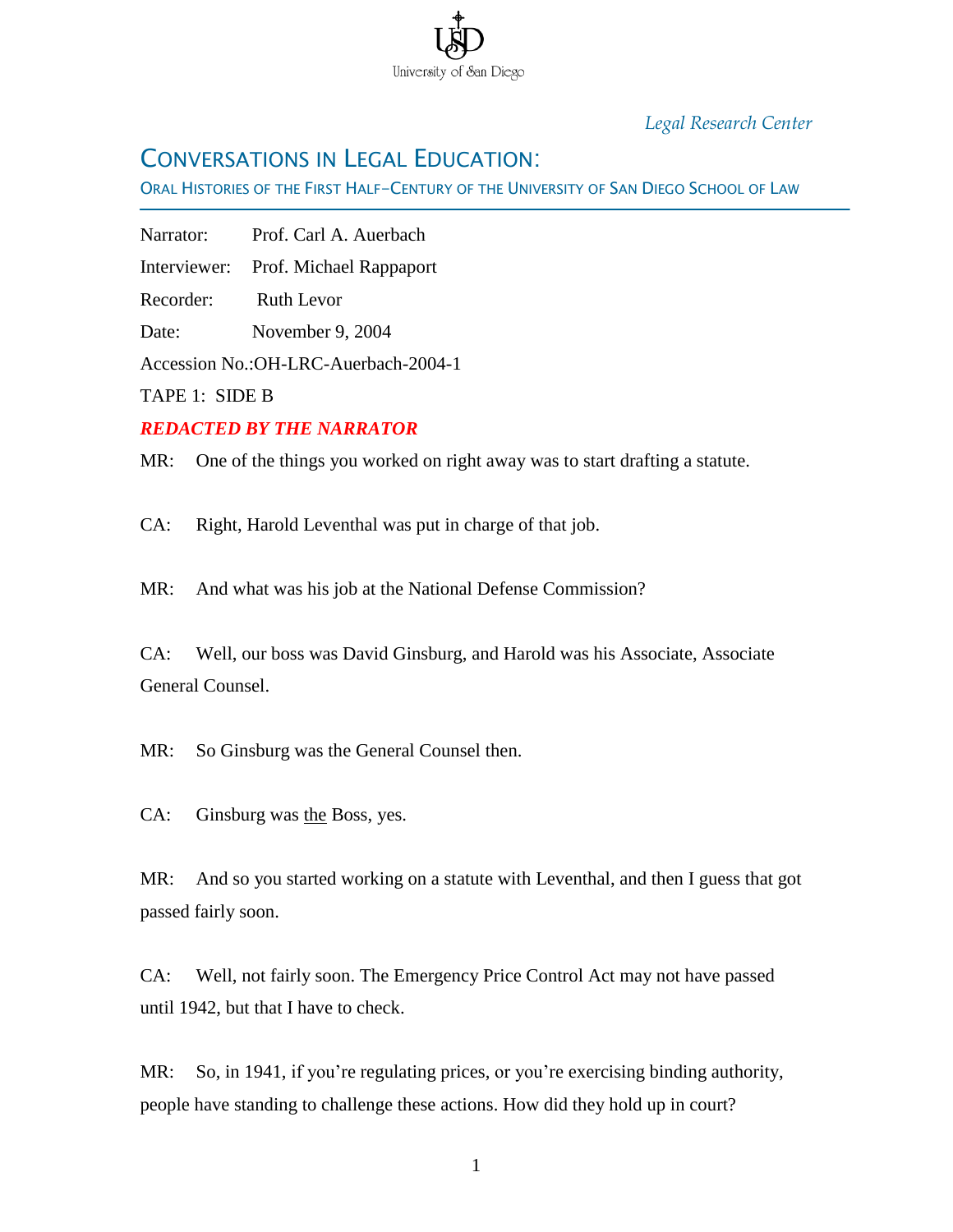CA: Well, to my recollection, we didn't have any challenges; we had some constitutional challenges to the statute, but in the interim period, we did not have any challenges that I recall.

MR: People accepted that the President had the executive authority to do this?

CA: Well you know, people are, there were no people against the War [laughter].

MR: That would have been after 1941, right? But beforehand there were.

CA: Right, right.

MR: Right. So when would these exercises of authority have really started occurring?

CA: Well, I left the Labor Department in October of 1940, so I wonder if the Emergency Price Control Act was 1941.

MR: So, even before Pearl Harbor?

CA: Oh, yes.

MR: Okay.

CA: No, no, the statute was not passed before Pearl Harbor. I know that for certain.

MR: Alright. Okay. So, then your job continued to be in the office of Price Administration, I guess, continued to work on sort of price regulation issues, but now not wage and hours, but …

CA: No, no …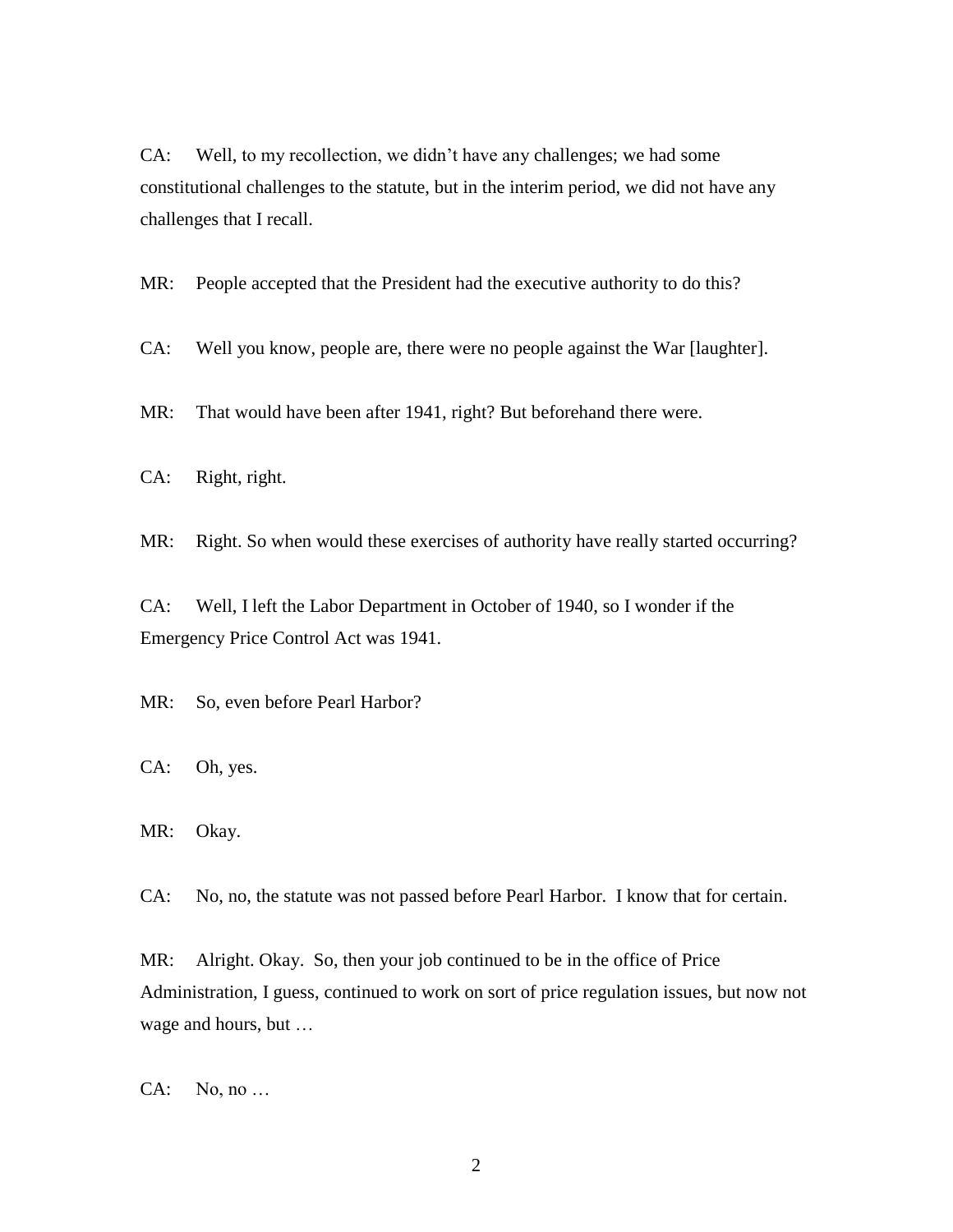MR: What kinds of prices? Prices for war materials, or ...?

CA: What happened was very interesting. I started as Chief Counsel of the nonferrous metals section [laughter], and I became an expert on junk, nonferrous metals [laughter]. Don Wallace, by the way, a very famous Harvard economist, was the Price Administrator for that section, you see. We divided the whole industrial field into commodity sections, and there was a non-lawyer generally who was in charge of each section, and we had independent legal counsels each step of the way, so we could ultimately go to Ginsburg, who would go to the boss, who was then Leon Henderson. In this way, the lawyers had input into decisionmaking at the highest level. Then, as we kept expanding, we created two separate overarching divisions. One was Industrial Prices, and the other was Consumer Prices. I was named Assistant General Counsel for Consumer Prices. David Cavers was named, Assistant General Counsel for Industrial Prices. Henry Hart was our boss. He was Associate General Counsel for Prices, and his counterpart was Ken Galbraith. We really had quite a group.

MR: Well, that's great.

CA: So I was in Consumer Prices until I went into the Army.

MR: And was the purpose of the law kind of to keep the prices, to keep the prices high for consumers so they wouldn't use very many of them …

CA: No.

MR: ... or what was the point of that?

CA: Stabilization to prevent inflation.

MR: To prevent inflation at that point?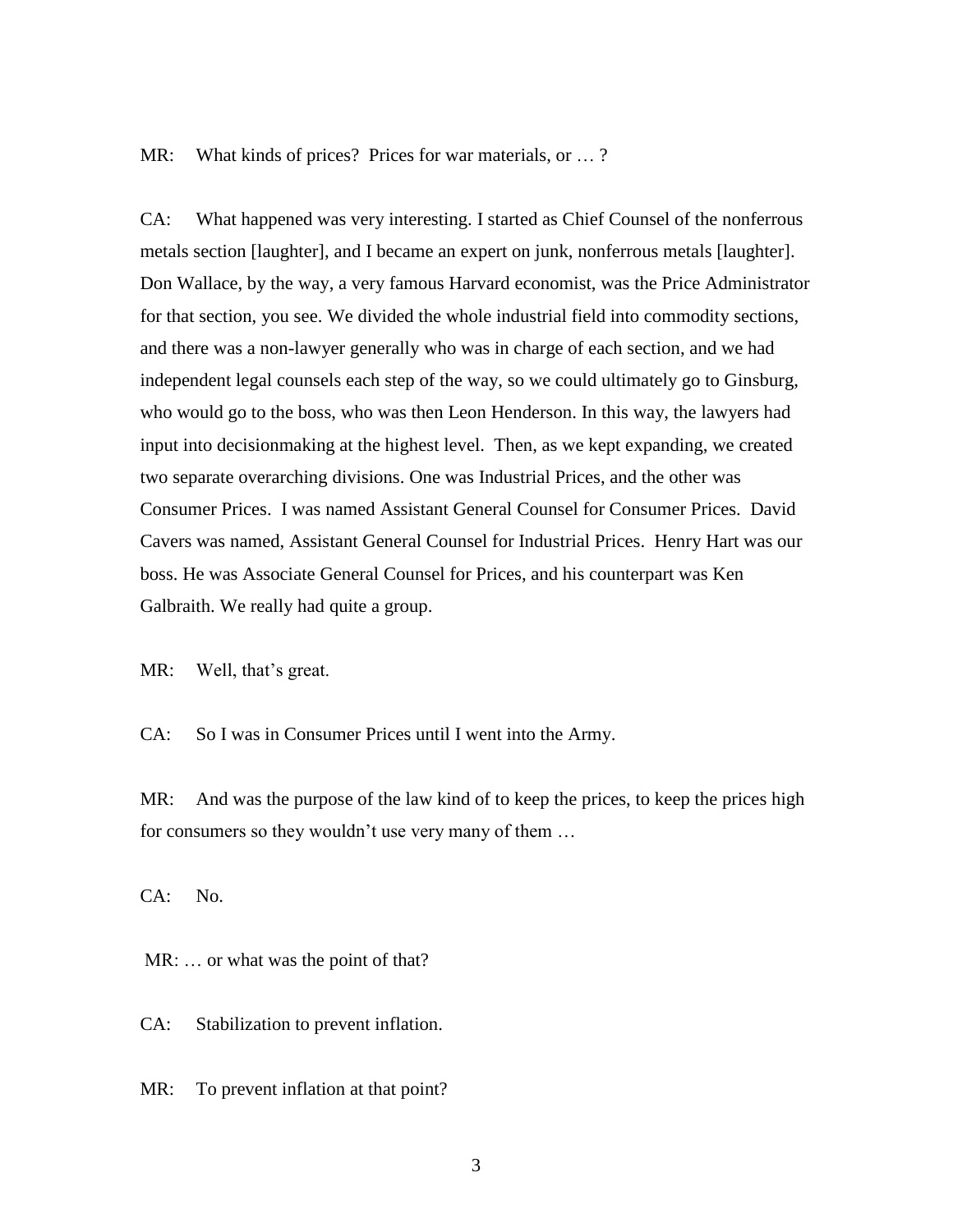CA: Oh, sure, oh, sure.

MR: Because at that point, I guess, there was great demand from the government for these matters … to pick up money.

CA: And you couldn't sustain rationing without price control. The pressure would have been too great.

MR: And now what kind of challenges did price regulation of this sort present for administrative law? Did you have to use, I mean, I guess, one question especially, in light of what happened, at the Wage and Hours Division, is did you have rulemaking authority? Did you use …?

CA: We were given rulemaking authority by the Price Control Act. It couldn't have operated without it, and we issued these price regulations, which contained justifications for what we did. We had intensive negotiations with each industry, even with the Baltimore junk dealers, who were a very interesting group. There was very sincere effort to get industry views reflected in what we were doing. And there were internal procedures, administrative law procedures, which I wrote about many, many years later, to give people complaining about the regulations a chance to be heard again, inside the agency.

MR: Before the regulations were issued?

CA: Before and after. And then there was the right to appeal to the Emergency Court of Appeals, which was a unique institution. Nat Nathanson was in charge of defending what we did in the courts. So we duplicated my experience in the Wage and Hour Division. Nat and the group working for him didn't want to lose any cases either [laughter]. So they were always on our neck to be, you know, reasonable, more reasonable than we might otherwise have been.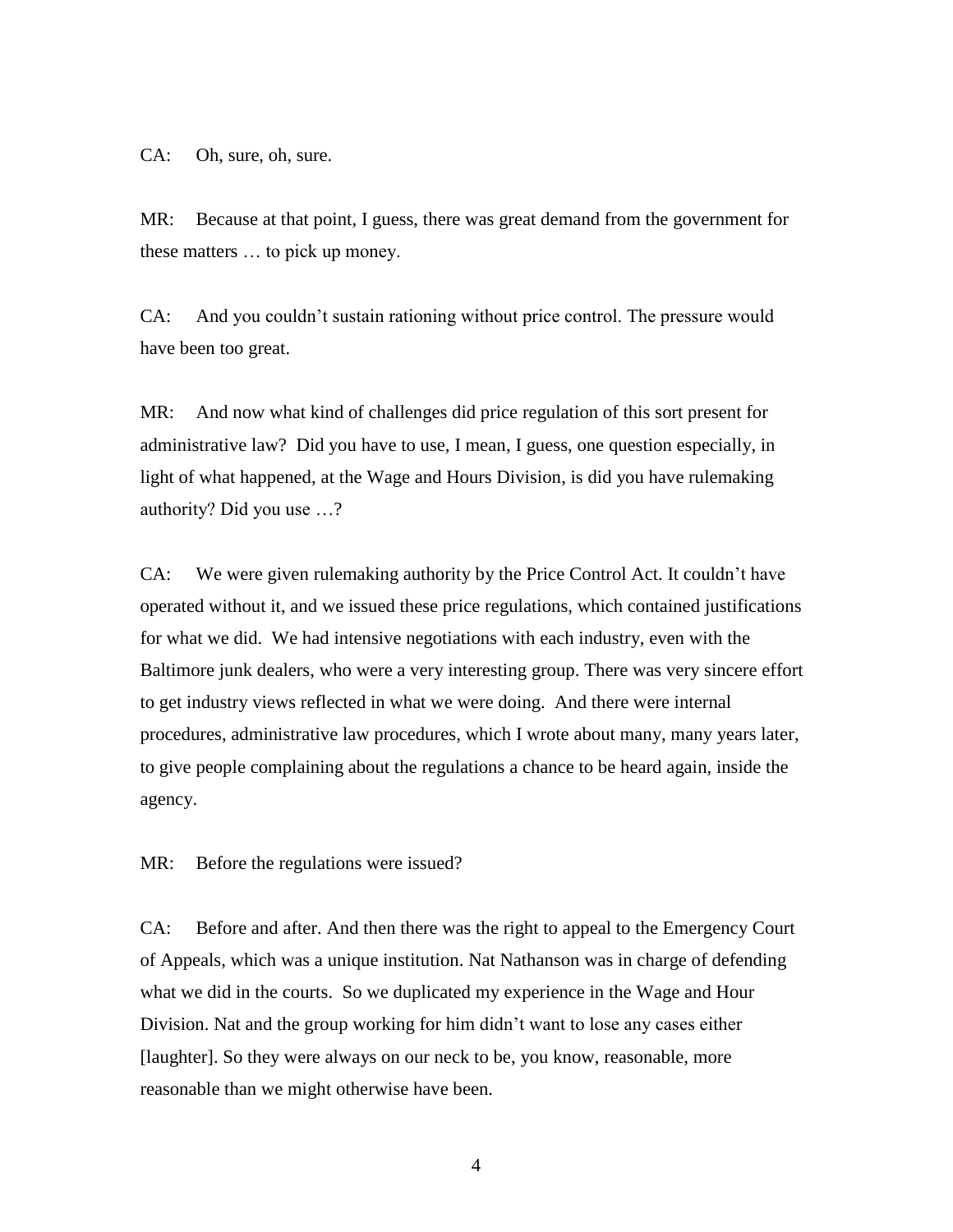MR: But did you have, I'm a little confused, you did have rulemaking authority?

CA: Of course.

MR: Oh, I misunderstood; I thought you said, so you did have rulemaking authority.

CA: Of course.

MR: So, but in this situation, unless I'm misremembering which act we're talking about, you have challenged, is this the act where you had to challenge the rules in a very brief period, you had maybe thirty days, or sixty days, and that was the statute of limitations, and that actually was subject to challenge and approved by the Supreme Court?

CA: We never really had a challenge as to whether that time limit would preclude constitutional objections. According to the statute, a claim of unconstitutionality could not be made after 60 days. But I think Rutledge wrote a concurring opinion as I recall maybe a dissenting opinion-- saying that you could not have a situation in which people would be subject to criminal penalties for violating an unconstitutional regulation or statute. But we never wanted to push such a claim of preclusion [laughter].

MR: And what was your view at the time about that issue? Did you agree with Rutledge, or it just wasn't something that came up?

CA: I'm afraid if I answered that, it would be what I now think I should then have thought.

MR: All right, fair enough.

CA: I'm not certain what I thought then…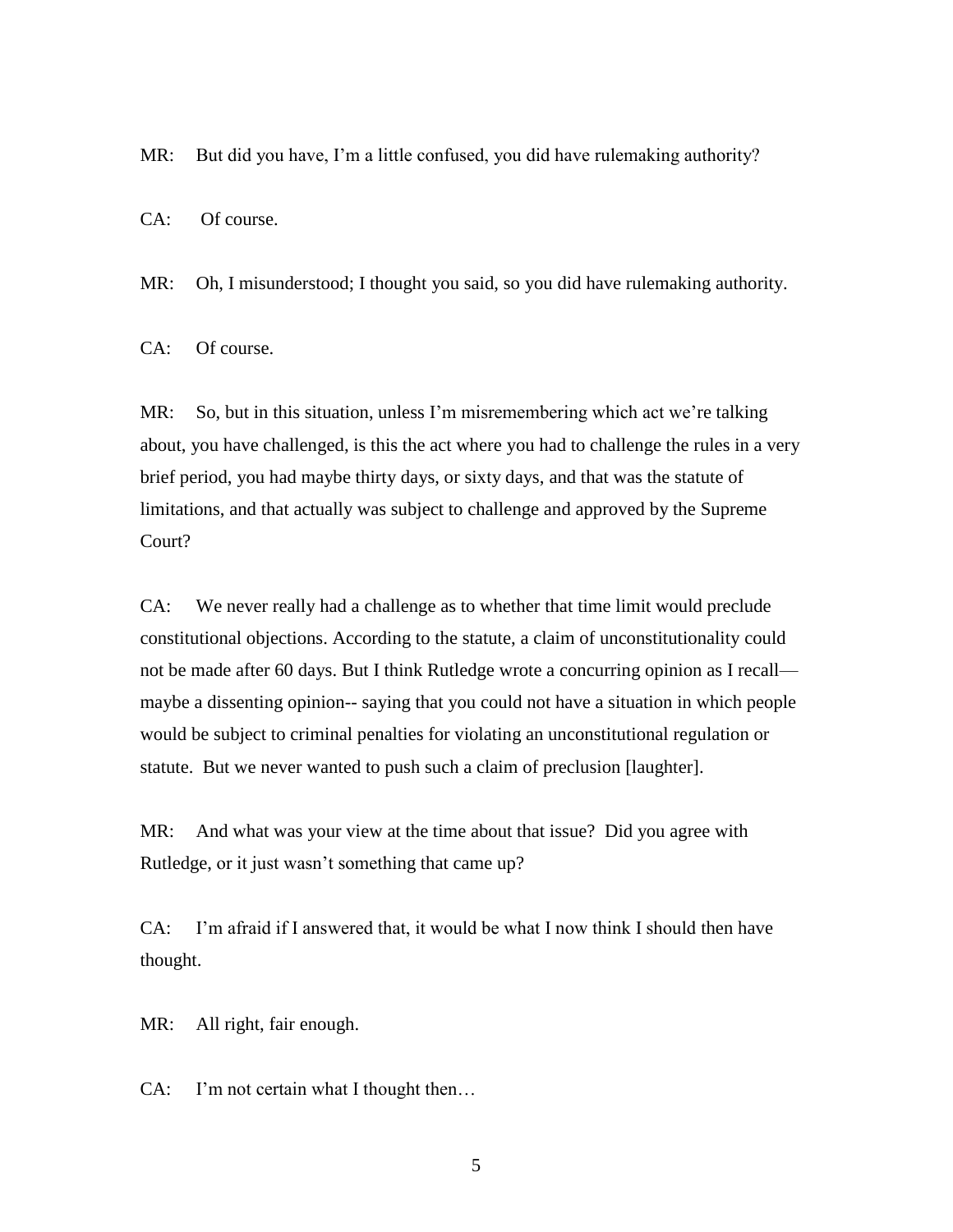MR: So in this situation then, if I understand it correctly, you would issue a rule, there would be procedure, procedures available before you issued the rule, as well as afterward, and then you'd get judicial review in a very brief period after the rule was issued. So this was not the kind of typical situation one sometimes hears about, I think actually you wrote about where a rule would be issued, there would be no judicial review in advance of its enforcement, in fact you would get the enforcement …

CA: Right, right, right.

MR: Now, the theory out there about getting the judicial review at the time of the enforcement is that you would go into District Court or maybe an agency administration, and you'd have a trial then where you could develop the underpinnings to justify the rule, and that would allow the court to have a record in reviewing the legality of the rule.

CA: Well, we didn't want records of that sort to be made in the courts. We wanted those records to be made in the agency giving full opportunity to the objectors to have their say and possibly persuade us to accept their views and change the regulations. In any case, judicial review would be based on the record made before the agency.

MR: Right, and in your case there really wouldn't have been a challenge to the legality, putting aside the constitutional question, the constitutional questions, but to the legality of the regulation in the enforcement proceedings, they instead would be challenged in that initial window of thirty or sixty days.

CA: Right, right, right.

MR: So in a sense then, you said we have to create a record at the time that the agency is going to act …

CA: Right … or before it finally acts …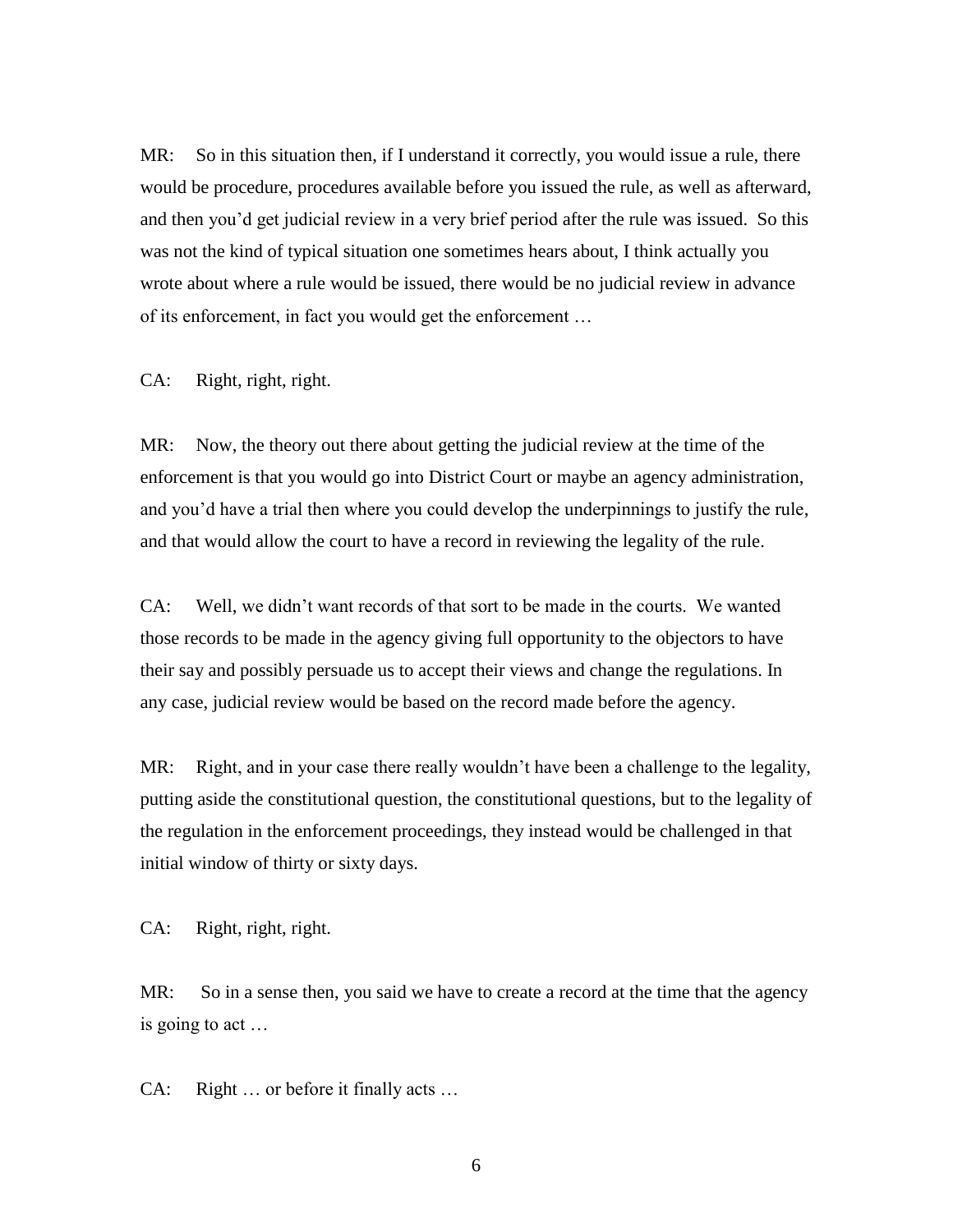MR: So that the courts will then have a record. So you anticipated, and here's really my question, it's sometimes presented that in the 1960's and the 1970's, Leventhal and others invented the notion of elaborate 553-type procedures in order to allow rulemaking, which was now very significant, to be subject to pre-enforcement judicial review, but it sounds as if this had actually been invented years earlier at the Office of Price Administration?

CA: Harold knew about that, of course, and we were in constant touch, all throughout his life, on administrative law issues, but there was a difference, I don't know whether you recall this piece that I wrote in honor of Nat …

MR: Sure.

CA: Ken Davis and I disagreed on that. What you now have—by making the informal rulemaking record exclusive for purposes of judicial review--is a situation in which an agency is required, before it promulgates any rule whatsoever, to imagine all the conceivable objections that might be made to what it is doing and to answer each objection on the record, so that it may satisfy the hard-look doctrine. This is what in the piece honoring Nat I predicted would absolutely kill rulemaking as an effective tool, and at one meeting of the AALS Nat referred to my piece as the voice of Cassandra [laughter].

MR: Mm-hmm. And did he mean both sort of predicting doom, but also accurately predicting doom, and not being listened to …

CA: Accurately, accurately predicting.

MR: Right.

CA: I thought an effort ought to be made to modify our wartime OPA procedures to peacetime conditions. You could have done that quite easily. And you would have had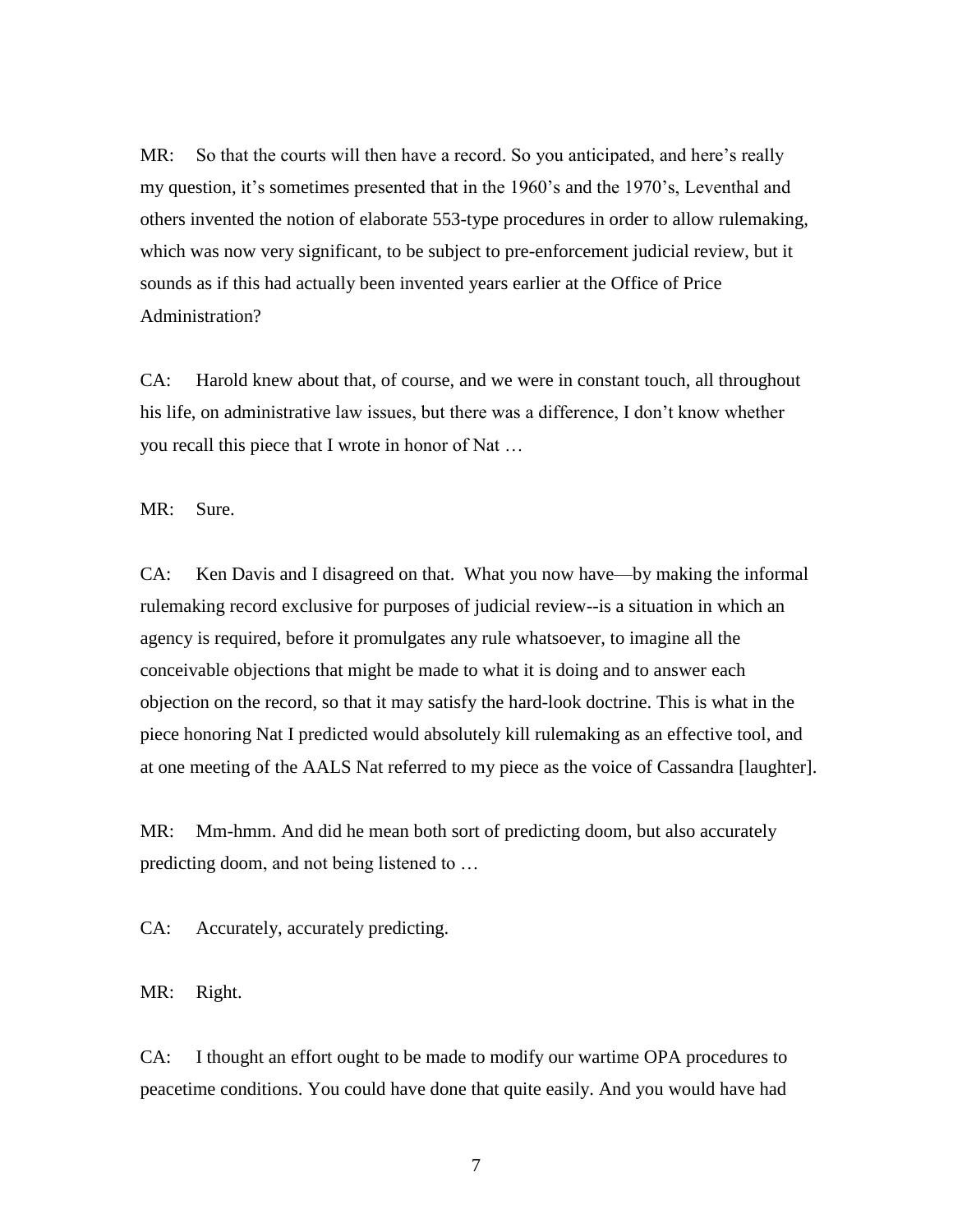rulemaking liberated so that it could also have been done on the basis of negotiation with industry. nPeople seeking judicial review would have been given the opportunity to build a record for that purpose based on what they were specifically objecting to.

MR: At the agency level?

CA: At the agency level. Because that would give the agency a chance to change its mind, which those challenging the regulation should have wanted. If I were an attorney for business, subject to a regulation, would I have preferred an opportunity to reach the mind of the agency by presenting facts to going to court? It seemed to me that lawyers should have wanted to go the way we did during the War, but apparently they did not.

MR: And, well, I guess that that raises a number of different questions as to why they wouldn't, why it ended up that they didn't want to do that. A subsequent development is this Negotiated Rulemaking Act, where an agency could go through and negotiate. Is that more, how closely does that kind of procedure follow to what was going on at the time?

CA: Yes. There was no reason for that act. This was within the agency's power under the APA, as its legislative history makes clear.

MR: So, is the problem then that people affected by the rule didn't want to negotiate with the agency in advance, instead wanted to go to the courts? Or is the problem that the agencies didn't want to bring in the people who would be affected?

CA: No, I don't know.

MR: Since you would think they had the authority to do so.

CA: I don't know how it would be possible to generalize about that for all the agencies. It always perplexed me, Ken Davis accepted the notion and wrote a rebuttal to my article in one of the editions of his treatise. He argued that the notion of an exclusive informal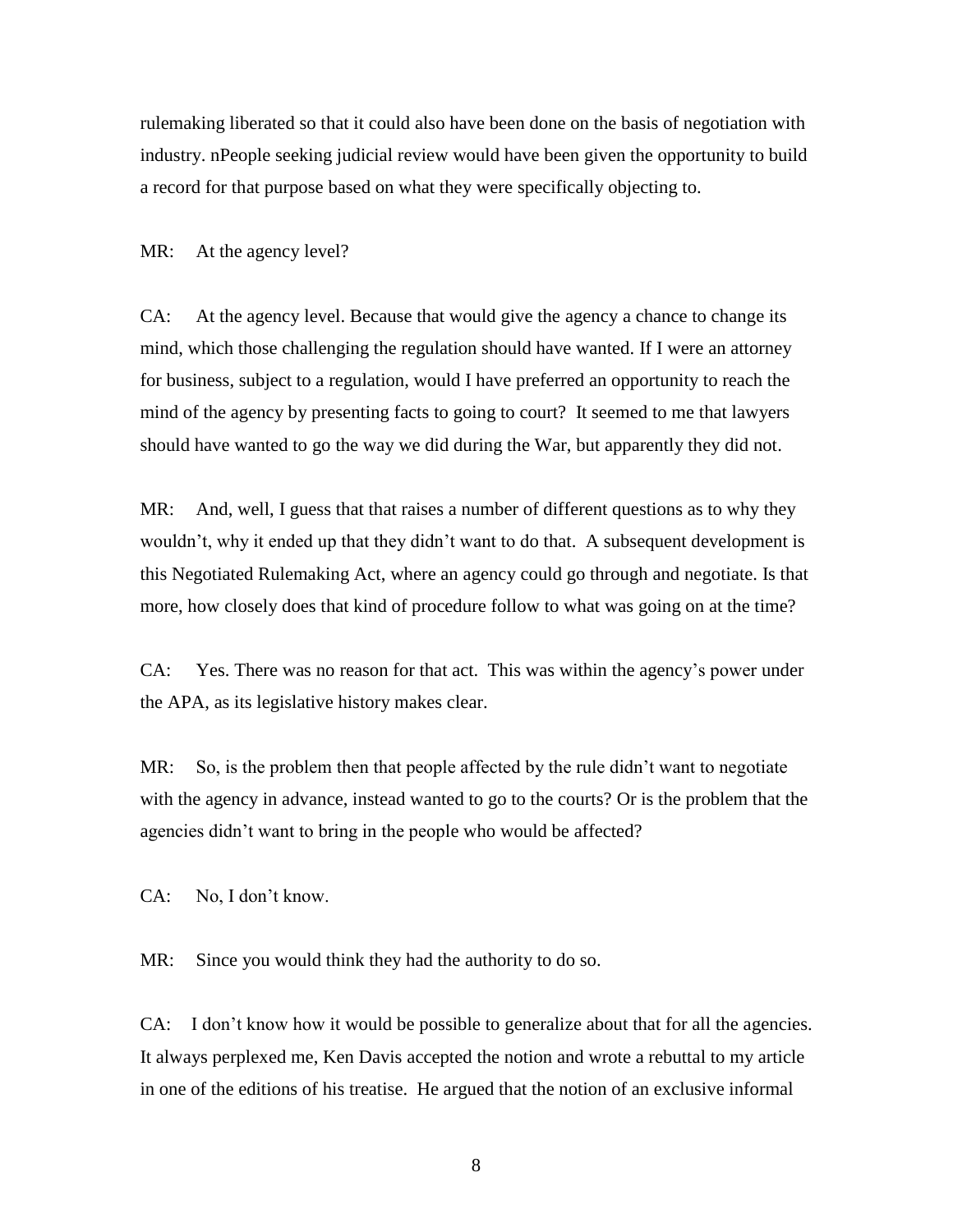rulemaking record for purposes of judicial review was generally accepted, that he didn't want the agency to come in with data after the fact to justify what they did, he wanted all the justifying data to be introduced before the agency acted. And this seemed to be the view that most administrative lawyers took.

MR: And do you think that was in part, based on distrust of the agency? That they would come in with different data at a later point or just …

CA: It must have been. I know from the OPA experience in wartime (we by the way were the only democratic country to allow judicial review at all of price control and rationing during wartime) that we were very anxious to get all the data we needed to come to a decision. We could easily change our mind, all we had to do was rewrite the regulation and publish it in the Federal Register, that's all. So it wasn't a big deal to make changes. But we could not afford in wartime to have to build records to withstand judicial review before using every regulation.

MR: Although, presumably a lot of the agencies had an arrangement where their rules would have been challenged at the enforcement stage, where you couldn't challenge them in advance of enforcement ….

CA: Right, right.

MR: ... that would change at least some of the incentives and the dynamics.

CA: Right, of course.

MR: Right, well that's very interesting. So you stayed at the Office of Price Administration, I guess then, till 1943, and there were some great people there, it sounds, and then I guess at that point you moved into the Army, and then you eventually come back to the Office of Economic Stabilization, so at this point we can either talk about the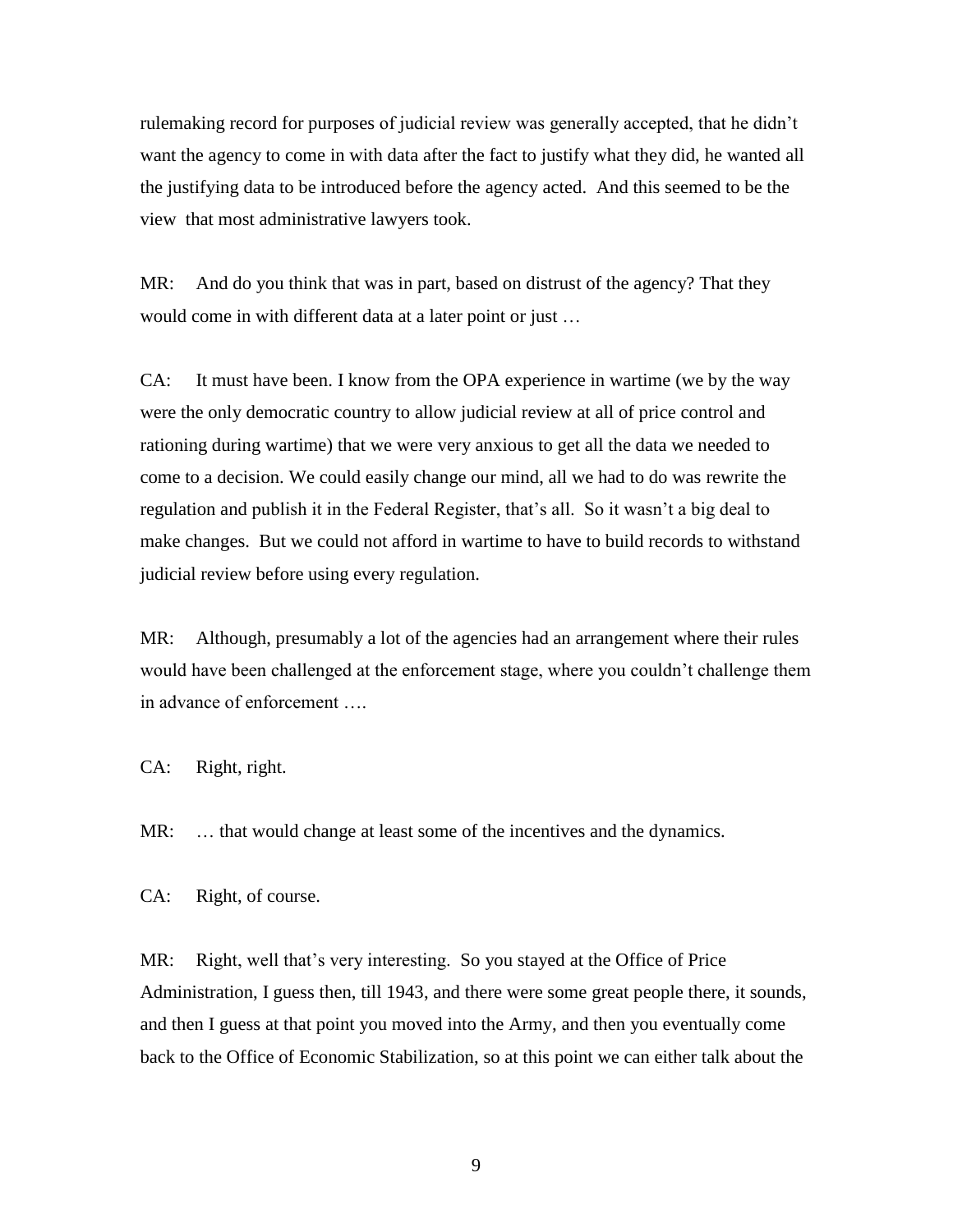Army a little bit, or I don't know if the continuity makes more sense to talk about the Office of Economic Stabilization.

CA: Probably do the latter.

MR: Okay, so you spend three years in the Army, and then in 1946, you're in the Office of Economic Stabilization. That was not part of the Office of Price Administration?

CA: No, it was the top economic stabilization office. It was once headed by Vinson before he went on the Court, and then it was headed by James Burns, before he went on the Court, and when I came back, it was headed by Chester Bowles and Henry Hart was the General Counsel. Henry asked me to come back and sort of finish the job.

MR: And what did the agency, what was the agency doing at that point?

CA: We were then doing mostly some rationing and rent control. Price control was waning, you see, we weren't too concerned about price control at that time, although we maintained the regulations. Even then, I had about five hundred lawyers on the staff, so it was still a fairly big operation.

MR: Now when you say you weren't concerned about the price control, was that because the regulations were sort of very lenient and they allowed for a lot of changes?

CA: They were, they were, yes. The other thing was, you see, the Republicans, when did they take over, 19…?

MR: '46.

CA: … 46, right. Senator Robert Taft began to have success in getting statutory changes, which weakened the system entirely, you see. And so there was no point to try to do very much in that area because the political [laughter] situation was going the other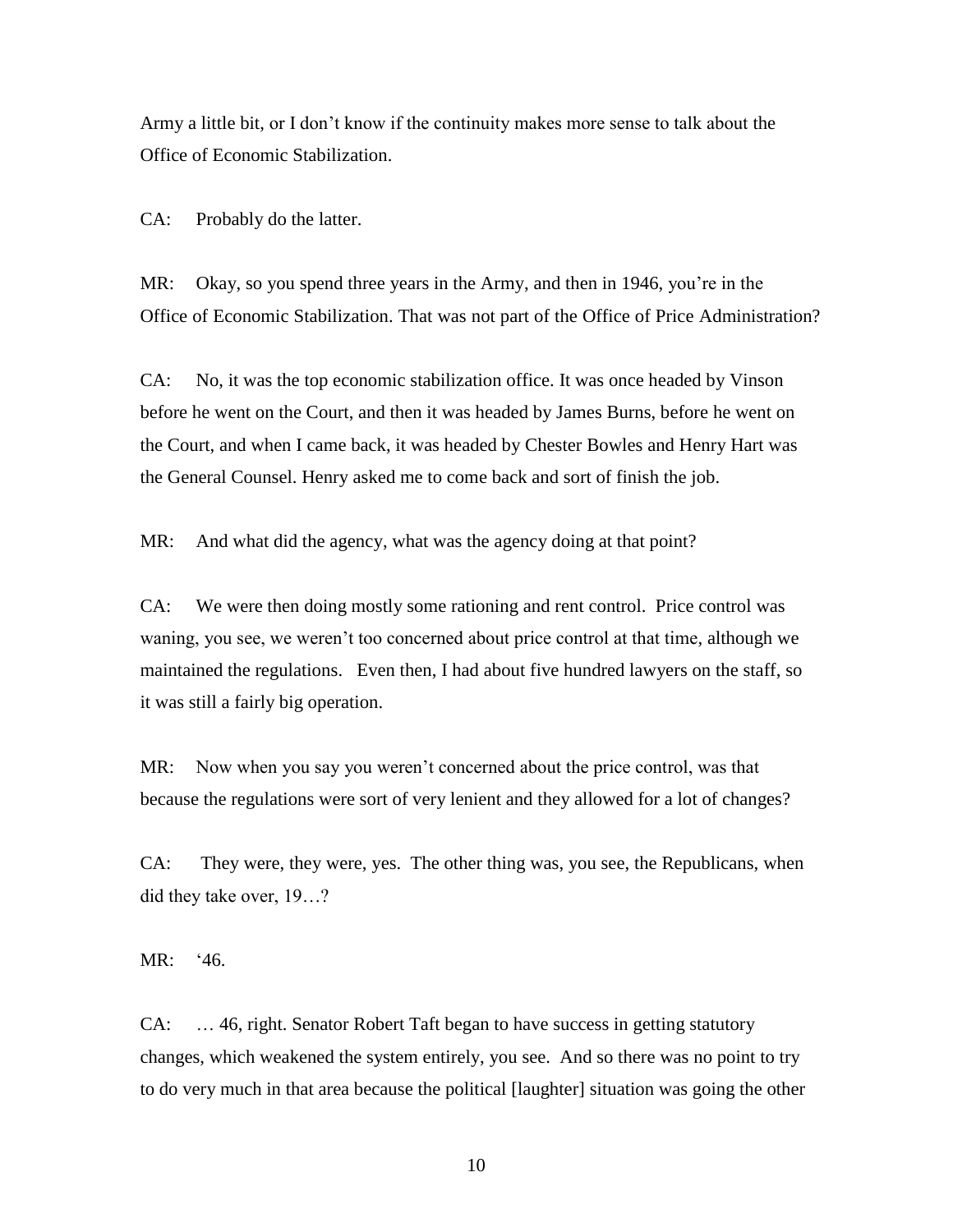way, but there was a lot of interest in rent control in local places where housing was still very, very scarce.

MR: And why was the housing short? Was that because there hadn't been building because all of the economic resources were devoted to the War effort?

CA: Right, right. A new Housing Agency was created to build new houses.

MR: Mm-hmm, and did these regulations displace regulations that were sort of local regulations? One hears about the New York City rent control as having been originally a wartime measure, I'm not sure if it's World War I or World War II, but were these approving of those, and allowing of those, or are these displacing those?

CA: These were displacing. We were responsible only for those regulations which displaced local regulations.

MR: And let me ask you, maybe this is the right place to ask. Some people especially more sort of market types, when thinking about price regulation for an economy generally rather than a specific sector, think of it as being really at the outer limits of what government can do, on the idea that prices are constantly changing or prices in a market would be constantly changing in response to changing circumstances. Even a single commodity would have different prices depending on where it is, there's transportation and location costs, and so the question is to what extent is it possible to actually have rules that govern prices? And the challenge would be you couldn't have rules on the one hand because they would be too rigid to take into account this flexibility or if you did have rules, you'd constantly have to be changing them, or the rules would be so vague that there would be inevitable administrative discretion operating, and you really would have significant interferences with the rule of law. So you now will have been at three different agencies and a great deal of experience with price regulation, what would be your response to those kinds of concerns? Are they …?